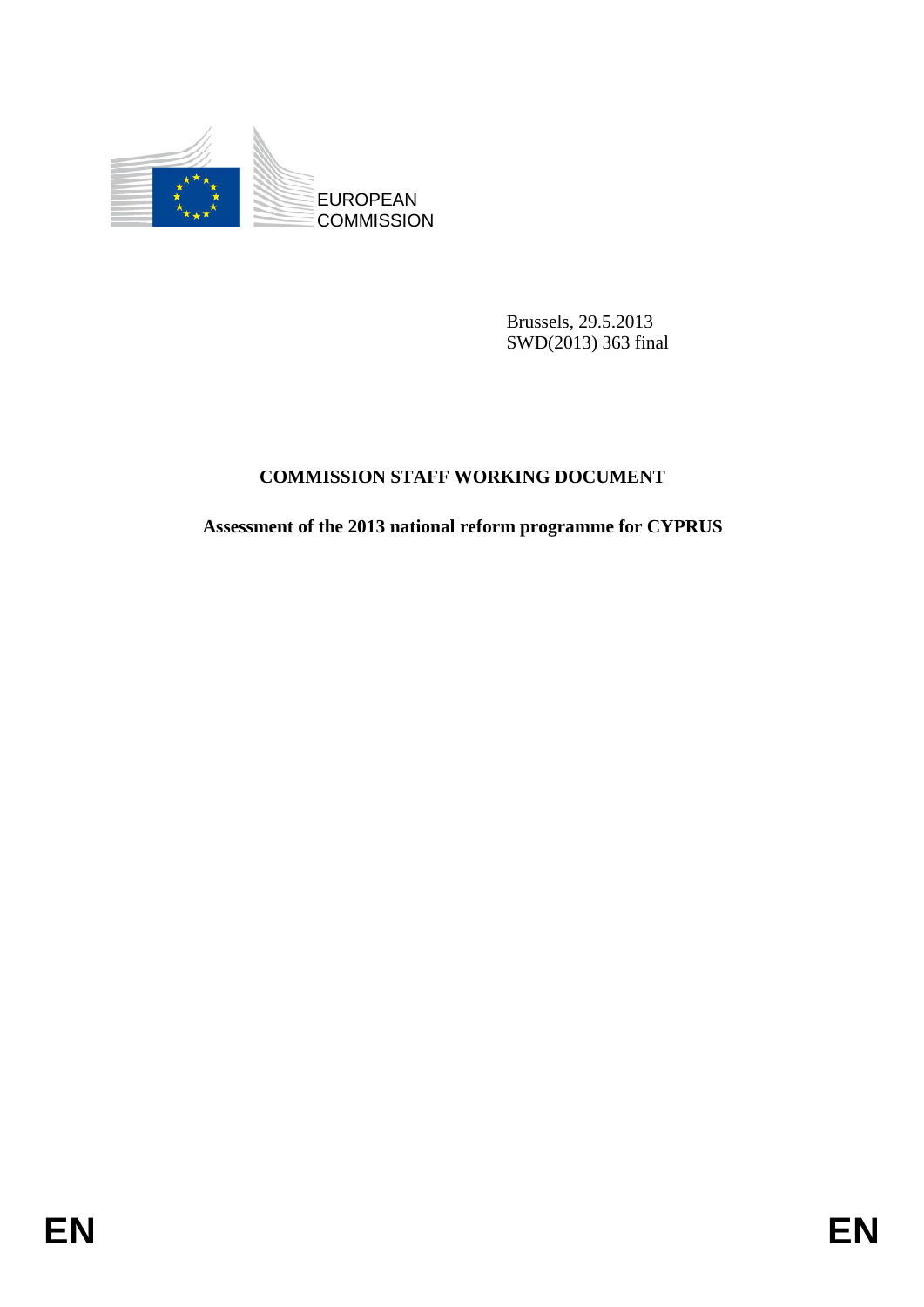# **TABLE OF CONTENTS**

| 1.               |                                                                              |
|------------------|------------------------------------------------------------------------------|
| 2.               |                                                                              |
| 3.               |                                                                              |
| 3.1              |                                                                              |
| 3.2              |                                                                              |
| 3.3              |                                                                              |
| 3.4              |                                                                              |
| 3.5              |                                                                              |
| $\overline{4}$ . | Progress on Europe 2020 and Assessment Of Progress on CSRs issued in 2012 13 |
| 5.               |                                                                              |
| ANNEX19          |                                                                              |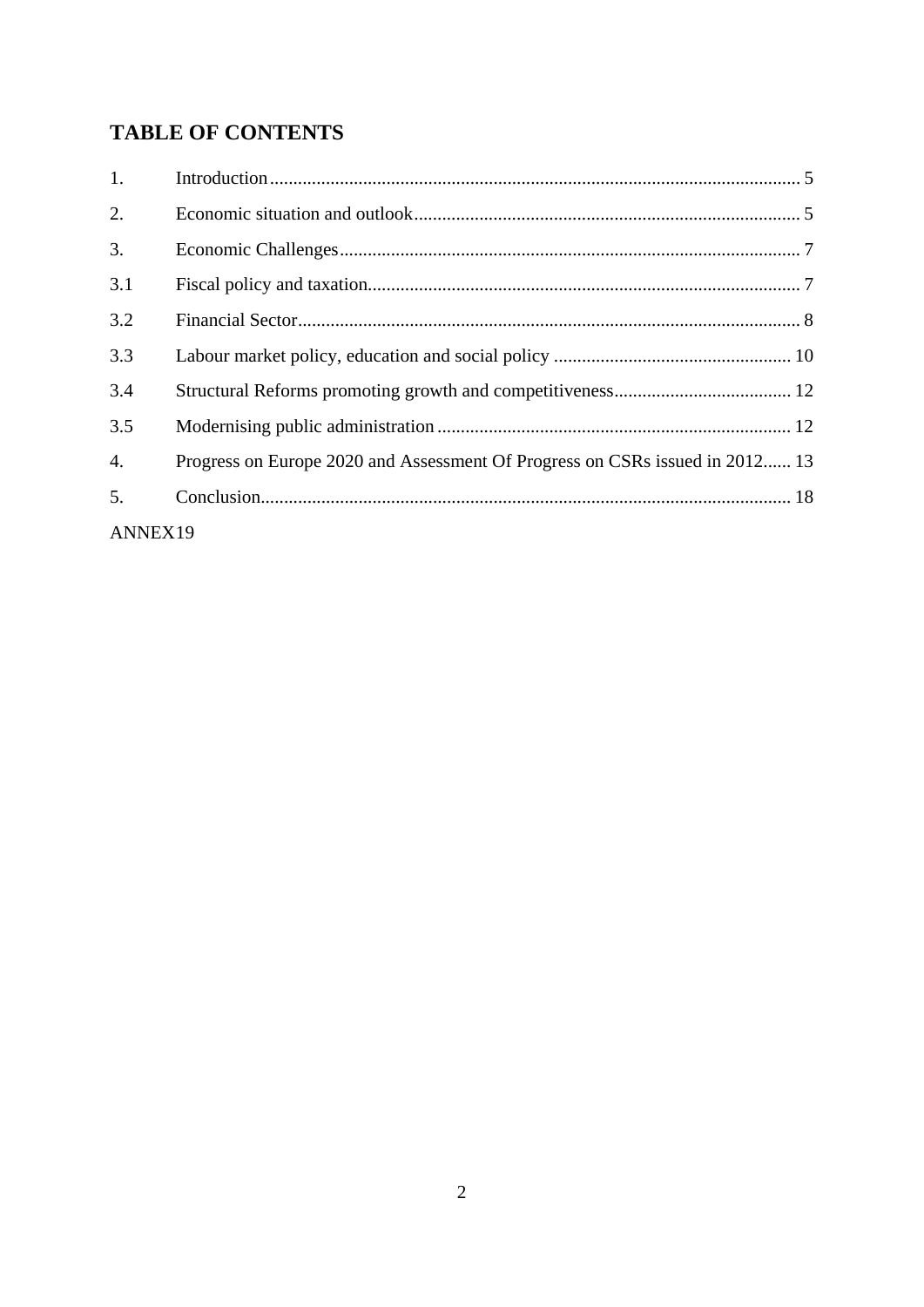#### **EXECUTIVE SUMMARY**

#### **Economic Outlook**

**Economic activity in Cyprus significantly weakened in 2012, with real GDP decreasing by 2.4% on the back of the banking sector restructuring, fiscal consolidation and economic uncertainty.** According to the Commission's spring 2013 forecast, GDP is expected to shrink by 8.7% this year and further projected declines in domestic demand and in investment point to a prolonged recession well into 2014. Labour market conditions worsened in 2012, with the unemployment rate reaching a record high of 11.9%, which is expected to deteriorate further to 15.5% in 2013 and to 16.9% in 2014, reflecting the contraction of economic activity. In addition, the temporary imposition of capital controls and withdrawal restrictions are expected to hamper international capital flows and to reduce business volumes in both domestically and internationally oriented companies. The bail-in of a large part of uninsured deposits implies a loss of wealth, which will also affect confidence, private consumption and investment.

**Despite the sizeable consolidation measures undertaken, the headline budget deficit reached 6.3% of GDP in 2012 due to lower tax revenues and higher interest payments and social benefits**. Cyprus has so far taken effective action to correct its deficit, making an average fiscal effort in 2011-12 of 2.4% of GDP (above the recommended 1.5%). Including the government's participation in the recapitalisation of the Cyprus Popular Bank, government debt in 2012 reached 85.8% of GDP, rising noticeably from 2011 (71.1% of GDP). This is expected to rise further to unprecedented levels for Cyprus.

### **Key Issues**

**The key objective of the Programme is to help Cyprus's return to a sustainable growth path with better employment prospects and to guarantee financial stability.** The programme builds on the 2012 country-specific recommendations for Cyprus, which have been partly implemented to date, making the steadfast implementation of the programme essential for durable growth in the long-run. Full implementation of the programme will also be key to ensure progress towards all Europe 2020 targets.

**Cyprus has already made important progress in the implementation of the policies laid down in the programme, particularly when it comes to fiscal consolidation and downsizing the banking sector.** The authorities adopted sizeable measures prior to signing the programme, while policies set as prior actions have been met. The necessary downsizing and restructuring of the banking sector is under way, which has already reduced the size of the banking sector from 550% of GDP to 350%.

**Key challenges and risks in the period ahead relate to developments in domestic credit conditions and the reorganisation of the financial sector, with possible spillovers onto**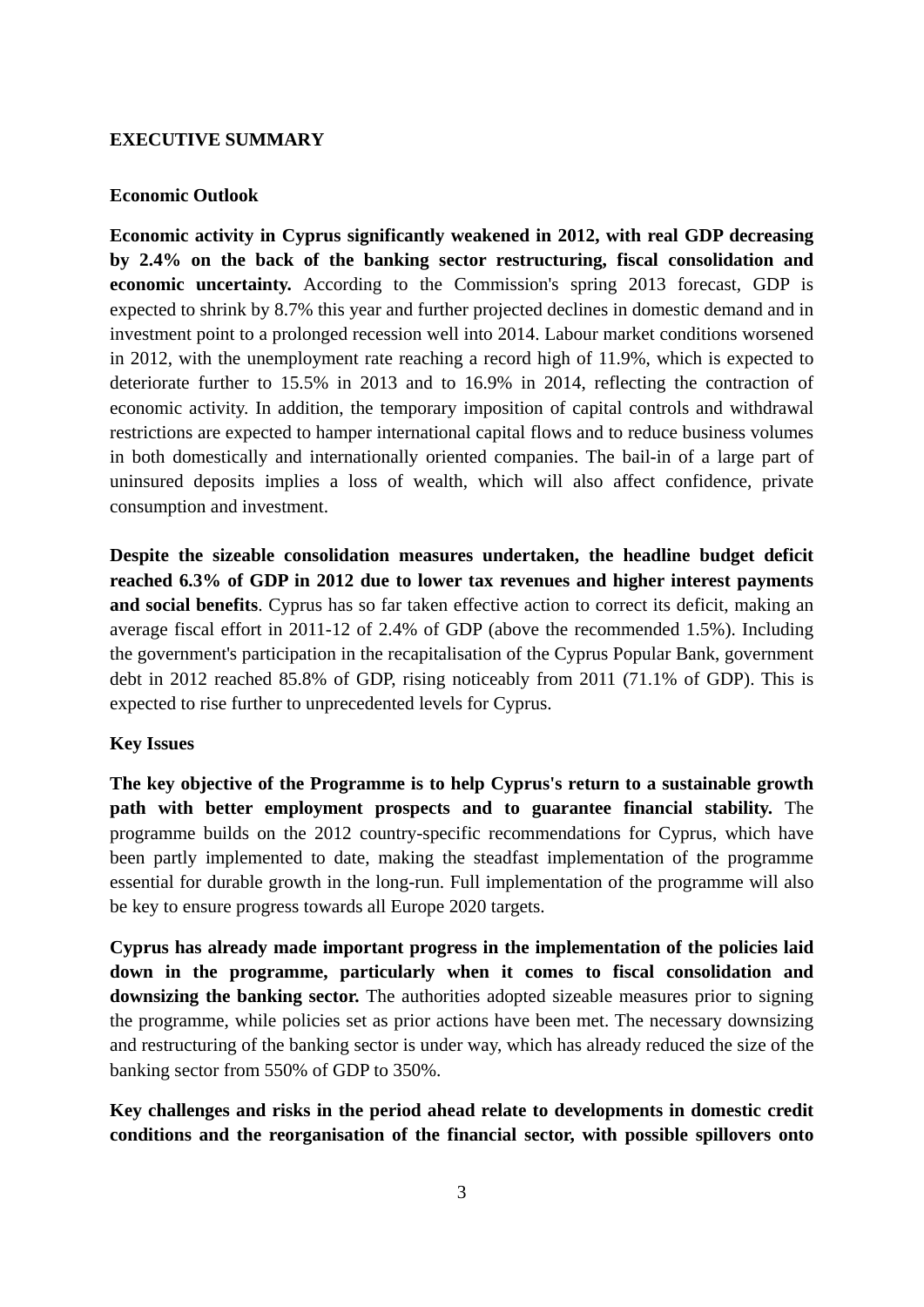**related professional and financial services, as well as rapidly deteriorating labour market conditions.** Upside risks relate to potential investment activity in the energy sector. More generally, the transition to a more diversified growth model will be challenging for the economy in the coming years. Proper implementation of EU funds, as well as increasing job opportunities for young people and preserving their employability prospects will contribute to laying the foundations for sustainable long-term growth for Cyprus.

- **Banking sector**: Further downsizing is to be achieved through the restructuring of the cooperative credit institutions, where regulation and supervision should be aligned to that of the commercial banks. Strengthening of the anti-money laundering (AML) framework in Cyprus to enhance financial transparency is underway, but further progress is needed, particularly with regard to the identification of the ultimate beneficial owners of Cypriot legal persons and the reporting of suspicious transactions.
- **Public finances**: A fiscal adjustment is currently underway, aiming to improve the primary balance by more than 4% of GDP in 2013-2016. In order to achieve annual primary balance targets (of -2.4% of GDP in 2013, -4.3% of GDP in 2014, -2.1% of GDP in 2015 and +1.2% of GDP in 2016), Cyprus will need to reduce the public sector wage bill and social benefits, while minimising the effects on disadvantaged people. The government has taken steps to strengthen fiscal management and expenditure control through the introduction of a medium-term budgetary framework law, which should be implemented
- **Structural reform**: Structural reforms to ensure the long-term sustainability of public finances and support competitiveness and balanced growth include a comprehensive pension review, measures towards a healthcare reform, a comprehensive reform to improve the effectiveness and the efficiency of tax collection and administration, public service restructuring and revision of the social welfare system. Improvements are also planned to make it easier to compete in the service markets, reduce the numbers of regulated professions, reinvigorate tourism and revive the housing market. In the energy sector, a plan for the infrastructure required to exploit natural gas reserves is being developed.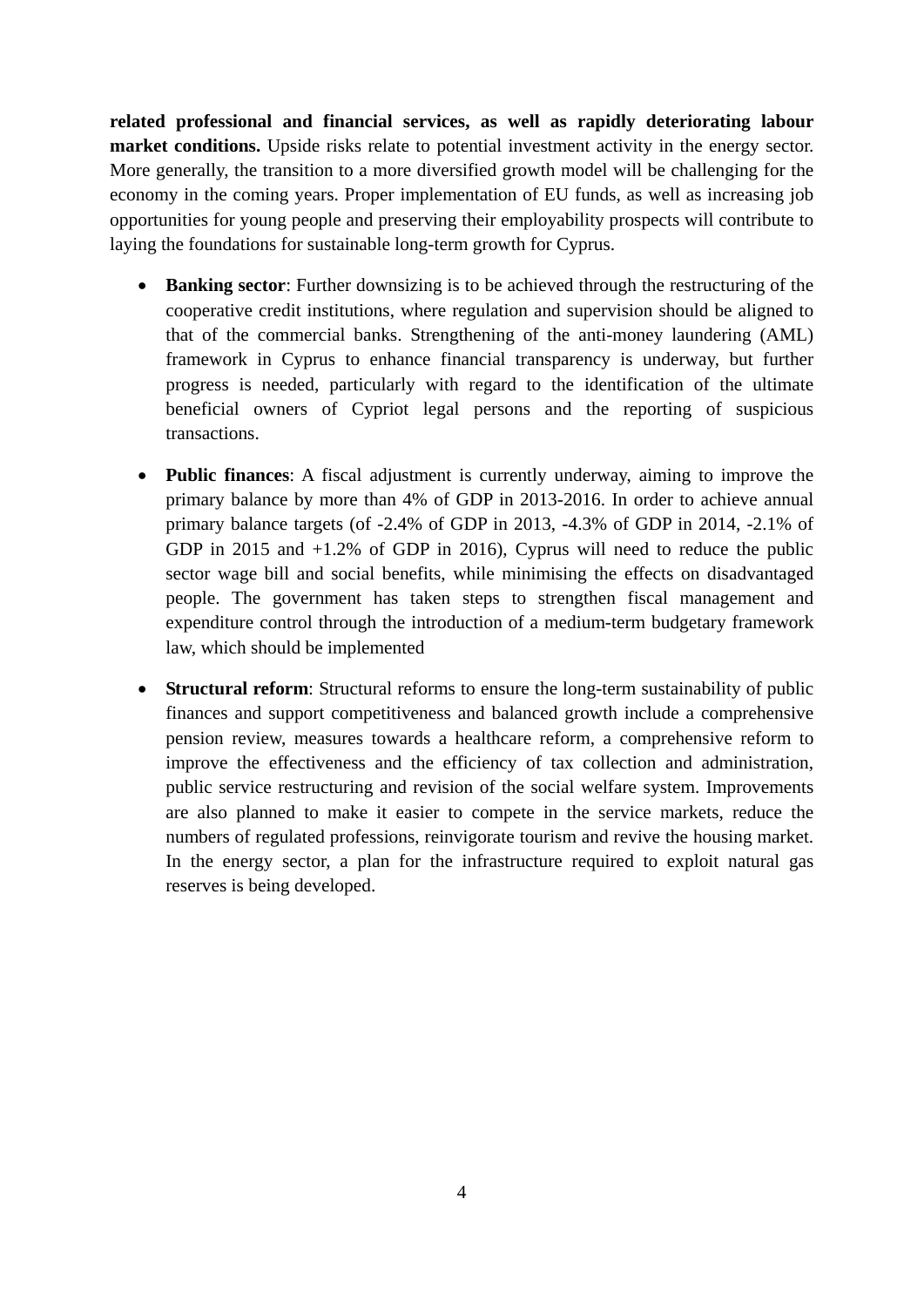### **1. INTRODUCTION**

<span id="page-4-0"></span>Following the request from Cyprus on 25 June 2012, a comprehensive Economic Adjustment Programme was agreed with the European Commission, the European Central Bank, the International Monetary Fund and the Cypriot authorities on 2 April 2013. The policy Programme covers the period from the second semester of 2013 until the first semester of 2016. The Programme was agreed by the euro area Member States on 24 April 2013 and by the IMF Board on 15 May 2013. It will be financed through contributions from the ESM (EUR 9 billion) and the IMF (EUR 1 billion). The ESM first disbursement of EUR 2 billion took place on 13 May 2013.

The main objectives of the policy Programme build on three main pillars**:** i) policies to restore the soundness of the financial sector and rebuild the confidence of depositors and markets, based on restructuring and downsizing of the financial institutions, strengthening their supervision, and addressing capital and liquidity shortfalls; ii) measures to achieve a primary balance of 4% of GDP in 2018 and maintain that level thereafter, and to correct the excessive general government deficit as soon as possible; and iii) structural reforms to support competitiveness and enable the economy to return to sustainable growth, allowing for the unwinding of macroeconomic imbalances.

The Commission, the ECB and the IMF monitor the implementation of the Programme on a quarterly basis. Compliance with the terms set out in the Memorandum of Understanding (MoU) and in the IMF's Memorandum of Economic and Financial Policies is assessed prior to every quarterly loan disbursement. Given the conditionality attached to the programme under the MoU and the regular reporting and monitoring requirements, programme countries have been exempted from the obligation to submit national reform programmes (NRP) and stability or convergence programmes  $(SCP)^1$ . Cyprus nonetheless announced the submission of an updated NRP on a voluntary basis, which however was not yet received at the time of the finalisation of this report.<sup>2</sup> Therefore, the assessment in this Staff Working Document under the 2013 European Semester is based on data available to the Commission. It provides a synthesis of recent progress in implementing the programme and of progress towards Europe 2020 targets. It also reports on progress made in implementing the 2012 country-specific recommendations prior to the agreement on the Programme. Additional details can be found in the European Commission's quarterly reviews of economic adjustment programme implementation.

### **2. ECONOMIC SITUATION AND OUTLOOK**

<span id="page-4-1"></span>**Economic activity in Cyprus weakened significantly with real GDP decelerating by 2.4% in 2012.** The contraction was driven by a marked decline in domestic consumption and investment activity, which in turn suffered as a result of the tightening credit conditions (at the back of the on-going process of the banking sector's deleveraging and the high-level of corporate indebtedness), fiscal consolidation, significant deterioration in the labour market,

 1 See the Secretariat General's letter to ambassadors of 13 September 2012 (Ares(2012)1063684).

 $2^2$  The Cypriot Council of Ministers was yet to approve the NRP.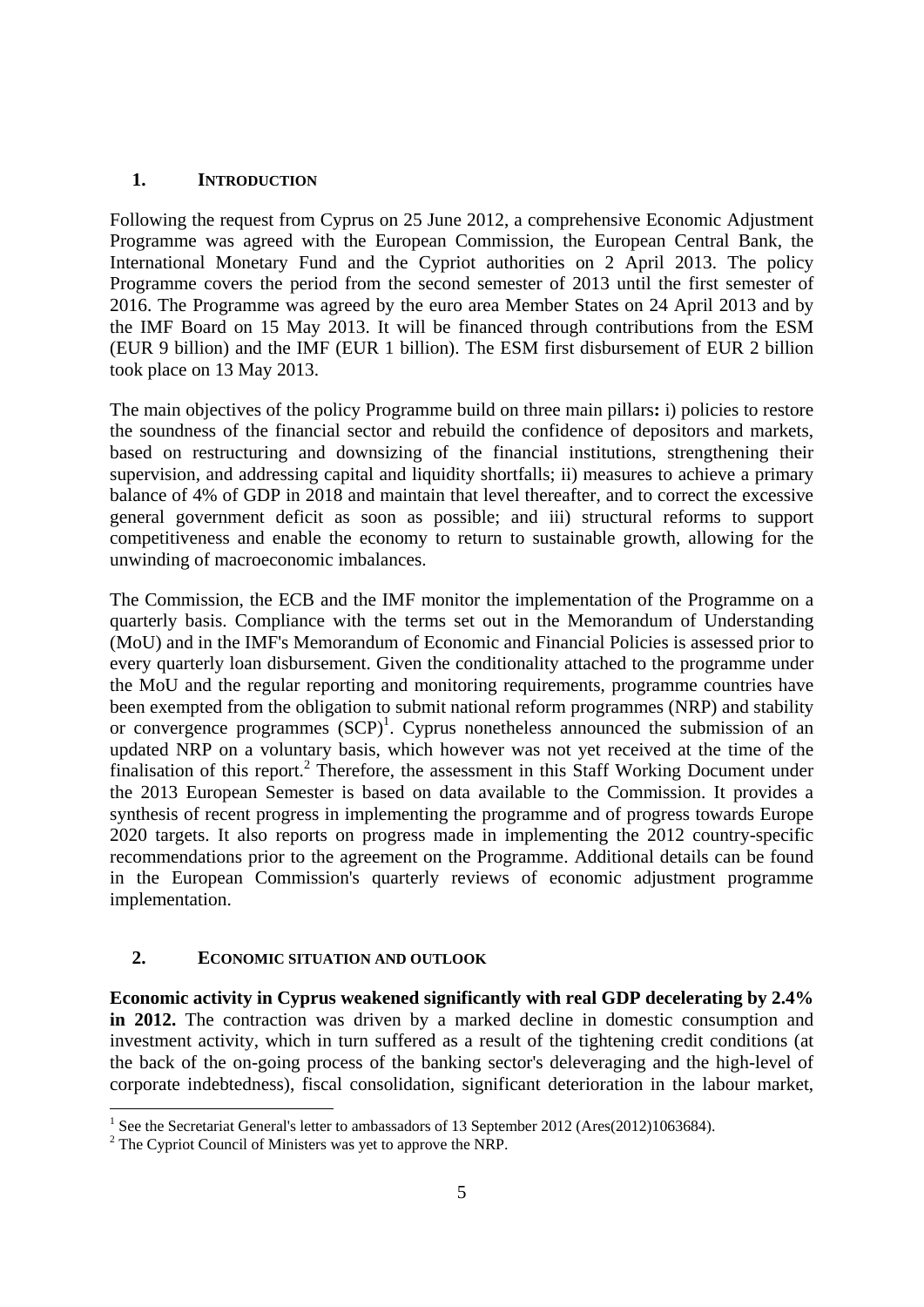and anaemic consumer confidence (the lowest in the EU). The external sector made a positive contribution due to good export performance (tourism being the main driver) and a strong contraction of import volumes, primarily of goods.

**In 2013, real GDP is expected to decline sharply by 8.7%. This sharp decline is affected in particular by the immediate restructuring of the banking sector, which influences net credit growth, fiscal consolidation, and the high degree of economic uncertainty which in turn weigh on domestic demand and investment**. In addition, the temporary imposition of capital controls and withdrawal restrictions is expected to hamper international capital flows and to reduce business volumes in both domestically and internationally oriented companies. The bail-in of a large part of uninsured deposits implies a loss of wealth, which will also affect confidence, private consumption and investment. The profound contraction in economic activity is expected to weigh significantly on employment. The employment rate has been on a declining path since 2009 decreasing to 70.2 in 2012 with a further significant decline expected in 2013 and 2014 of around 10 pps. At the same time, unemployment has been rising to unprecedented levels reaching a historically high of 11.9% in 2012. Unemployment is expected to increase further to reach 16.9% in 2014. Youth unemployment has also been on a steep increasing path displaying one of the highest year-on-year increases in the EU in 2011 and 2012 and reaching 27.8% in 2012. The rapid rise of youth unemployment is accompanied by a significant growth of young people under 25 who are neither in employment nor in education or training (NEETs) over the last few years (reaching 16% in 2012). Long-term unemployment in percentage of total unemployment has risen sharply standing at 30.1% in 2012. Reduced business activity, the restructuring of the financial sector (with possible spill overs to professional business services), the decline in domestic demand and investment activity, the hiring freeze in the public sector, and skills mismatches are expected to push the unemployment rate up to 15.5% in 2013 and 16.9% in 2014.

**Despite the substantial consolidation measures undertaken, the general government deficit reached 6.3% of GDP in 2012**. Tax revenues decreased as a result of lower revenues from both direct and indirect taxes. Corporate profits fell and social contributions decreased in line with the deterioration in labour market conditions. Indirect tax revenue was affected by weak household consumption. Overall, expenditure increased slightly. While primary expenditure was reduced significantly, interest payments increased because of borrowing difficulties leading to higher interest rates and to higher debt. Wages and salaries were reduced, but social benefits increased due to rising unemployment and a wave of early retirements. Investment expenditure decreased significantly.

**Debt developments were driven by the higher-than-expected deficits outcomes, lowerthan-expected growth, and increased borrowing costs to cover Cyprus's financing needs.** Together with the government's participation in the recapitalisation of the Cyprus Popular Bank, debt in 2012 reached 85.8% of GDP, a marked increase in relation to 2011 (71.1% of GDP). The debt-to-GDP ratio is expected to rise to unprecedented levels for Cyprus. It is anticipated that public debt developments will be largely influenced by the general government deficit, the recapitalisation of some financial institutions, notably the cooperative credit institutions and the contraction of GDP.

**Macroeconomic risks remain important and tilted to the downside**. On the domestic front, downside risks are associated with domestic credit conditions and further deterioration of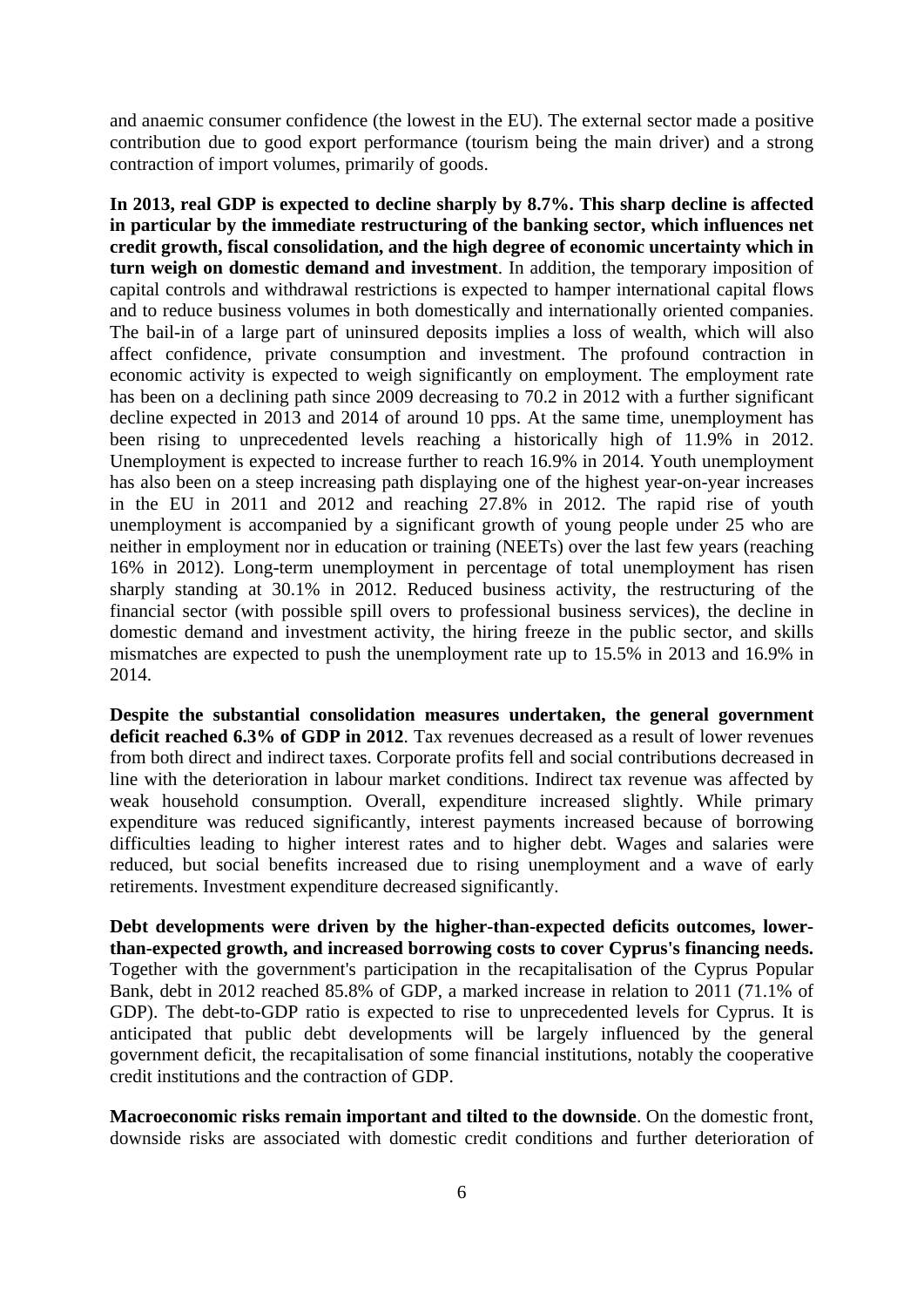confidence in the banking system. Moreover, there is a non-negligible risk of a cycle of household and corporate defaults propagating through the economy, leading to further banking sector losses, worsening of labour market conditions, a stronger than expected fall in house price and a prolonged loss of business and consumer confidence. Moreover, the deep restructuring of the Cypriot banking sector could have significant spillovers on related professional business services and financial services exports. More generally, the transition to a more diversified growth model will be challenging for the economy in the coming years and will imply a re-allocation of economic resources across sectors, which may take time and will require flexible factor and product markets. Upside risks for the Cypriot economy are limited, relating mainly to higher investment activity in the energy sector (the import of natural gas by 2015 as an interim solution to the use of Cyprus's own off-shore gas reserves later in the decade), and possible improvements in the external outlook should euro area economic activity prove to be stronger than expected.

### **3. ECONOMIC CHALLENGES**

<span id="page-6-0"></span>**The key objective of the Programme is to help Cyprus's return to a sustainable growth path with better employment prospects and to guarantee financial stability.** While addressing the financial, fiscal, and structural challenges facing Cyprus, the programme follows a balanced approach to mitigate adverse social effects, encompassing the protection of disadvantaged people. The Programme was officially signed on 26 April 2013, but the Cypriot authorities had since November 2012 taken action in line with the policy advice provided in the provisional staff-level agreement of November 2012 and the Eurogroup's decisions on 25 March 2013.

### *3.1 Fiscal policy and taxation*

<span id="page-6-1"></span>**A fiscal adjustment is being pursued aimed at improving the primary balance by more than 4% of GDP over the programme period 2013-2016**. After significant consolidation measures of about 4% of GDP in 2012 undertaken by Cyprus before requesting financial assistance, additional measures of about 5% of GDP were adopted in December 2012. In addition, following the Eurogroup of 25 March 2013, further permanent revenue consolidation measures of about 1½% GDP were adopted, enforceable also in 2013. Fiscal consolidation measures of around 1¾% of GDP in 2014 were already legislated and adopted in December 2012. Over the medium term, fiscal consolidation should be maintained by containing expenditure growth, improving the structure of taxation and undertaking fiscalstructural measures.

**Cyprus' total tax to GDP ratio has dropped from about 40% in 2007 to about 35% in 2011**. Due to the high share of consumption in the economy, Cyprus derived close to 42% of its revenues in 2011 from indirect taxes, of which VAT accounted for almost 60%. Indirect taxes collection represented 14.7% of GDP, the  $6<sup>th</sup>$  highest level in the EU. Interestingly, at 6.8% GDP, corporate taxes collected were the highest in the EU, while personal income taxes and social security contributions, respectively at 4.2 and 8.7% GDP were below EU average. At 2.9% GDP, environmental taxes were the  $6<sup>th</sup>$  highest in the EU but property taxes were at 0.8% GDP relatively low.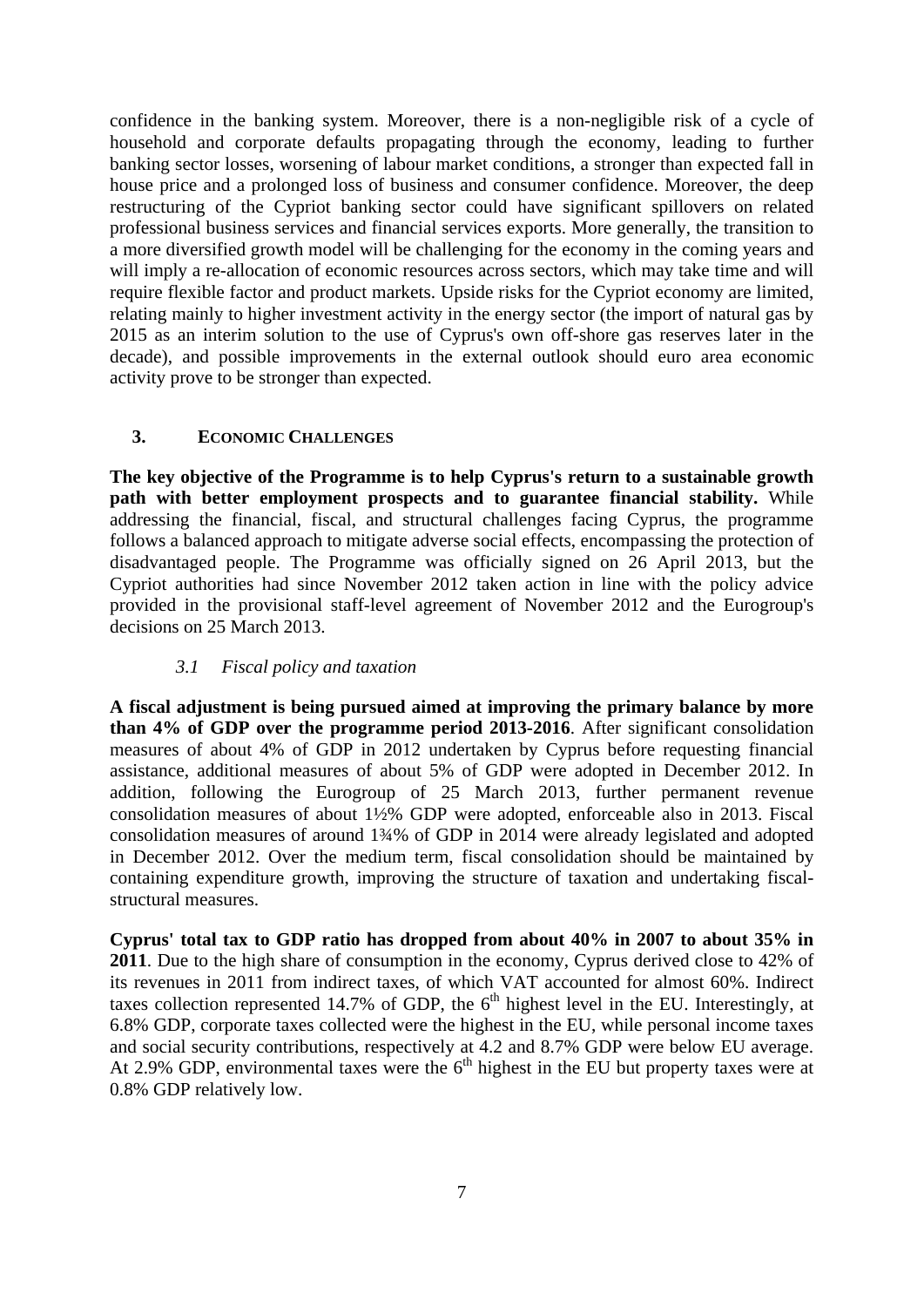**Annual budgetary targets for 2013-2016, set as required primary balance targets, were established in the MoU** (primary balance targets: -2.4% of GDP in 2013; -4.3% of GDP in 2014, -2.1% of GDP in 2015, and 1.2% of GDP in 2016), while the headline deficit is expected to decline gradually to below 3% of GDP in 2016. In order to achieve these annual budgetary targets, measures were adopted to reduce the growth in expenditure on the public sector wage bill (i.e. progressive scale of wage cuts in 2013 and 2014, extension of freeze in increments, reduction in the number of public sector employees, and extension of the suspension of wage indexation system) and social benefits (through a combination of abolishing/streamlining certain schemes and introducing/tightening means-testing criteria) while minimising the social impact of consolidation towards disadvantaged people. A range of savings on other current expenditure (such as transfers to state-owned enterprises and semipublic institutions, and reductions in budgetary appropriations for semi-governmental organisations) were also adopted. Tax increases, both indirect (standard and reduced VAT, excise duties on alcohol, tobacco and petrol) and direct (withholding tax on interest, corporate income tax, and bank levy) as well as increases in property taxation were also approved by the Cypriot Parliament. Reforms relating to the pension system, affecting both the public employees' pension system and the general pension system were also agreed and are expected to have a fiscal benefit over the long run.

**In view of the distance from the 3% of GDP reference value of the deficit at the end of 2012 and despite the fact that Cyprus had delivered effective action in order to meet the Excessive Deficit Procedure (EDP) requirements, on 16 May 2013 the Council granted an extension of the EDP deadline and adopted a revised Recommendation under Article 126.7 recommending Cyprus to put an end to the present excessive budget deficit situation by 2016.** Cyprus was considered to have taken effective action in 2011-2012, based on an average fiscal effort of 2.4% of GDP, after correction for the downward revision of the potential output and for unexpected revenue shortfalls, which is above the fiscal effort of at least 1½ of GDP over 2011-2012 recommended by the Council.

**The government has taken steps to strengthen fiscal management and expenditure control**, one of the key fiscal-structural reforms in the MoU. The *Law on Regulation of the Medium-Term Budgetary Framework and Fiscal Rules (MTBF Law)* was adopted with the 2013 Budget Law. This law institutionalises the MTBF process which remains to be implemented. A forecast for medium-term expenditure targets with overall composition of expenditure adjustment and expenditure projections by line ministry through 2015 was also presented. The medium-term budgetary targets are in line with the Programme's primary deficit ceilings and the goal of reaching a primary deficit of 1.2% by 2016. The authorities are currently focusing on secondary regulations to ensure the implementation of the MTBF and the establishment of a fiscal council, to be adopted by Q2-2013.

### *3.2 Financial Sector*

1

<span id="page-7-0"></span>**Until recently, the domestic banking sector, including the cooperative credit institutions, represented 550% of GDP**. The necessary downsizing and restructuring of the banking sector is under way. The House of Representatives adopted legislation on 22 March 2013 establishing a comprehensive framework for the recovery and resolution of credit institutions, drawn, *inter alia*, on the relevant proposal of the European Commission<sup>3</sup> (EC). Under the

<sup>&</sup>lt;sup>3</sup> [http://ec.europa.eu/internal\\_market/bank/crisis\\_management/index\\_en.htm#framework2012](http://ec.europa.eu/internal_market/bank/crisis_management/index_en.htm#framework2012)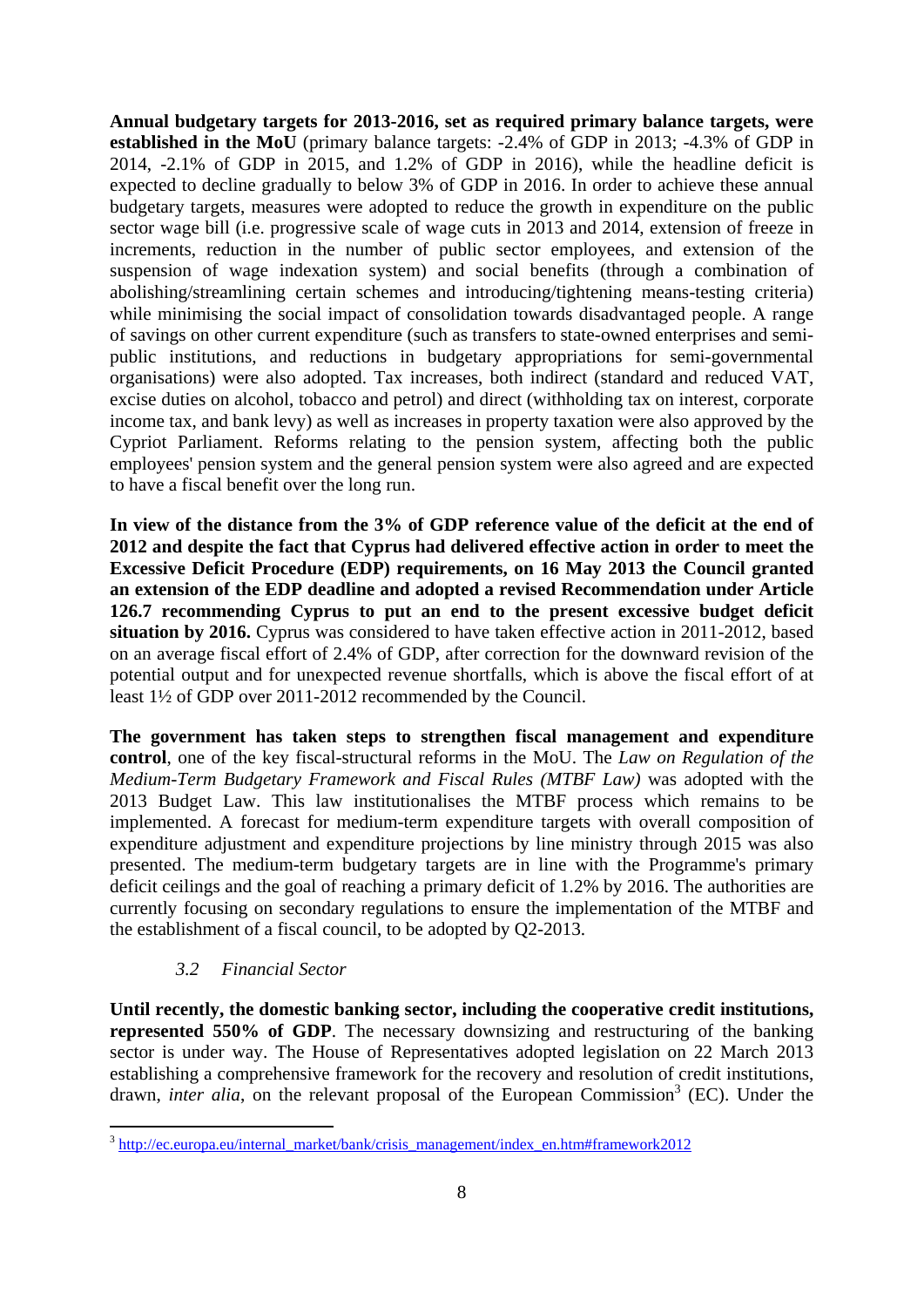terms of that legislation, the Central Bank of Cyprus (CBC) is the single resolution authority for banks and cooperative credit institutions alike. On the basis of this new framework, the Cypriot authorities have proceeded with (i) the carve-out of the Greek operations of the two largest Cypriot banks; (ii) the resolution of Cyprus Popular Bank and the absorption of selected assets and liabilities by the Bank of Cyprus; and (iii) the recapitalisation of the Bank of Cyprus through a debt to equity conversion, without recourse to tax-payer money. As a result of these measures, the Cypriot banking sector was downsized immediately and significantly to 350% of GDP and the Bank of Cyprus has been fully recapitalised in order to regain its eligible counterparty status for the purpose of its participation in regular Eurosystem monetary policy operations. Further downsizing is to be achieved through the restructuring of the cooperative credit institutions.

**To prevent massive liquidity outflows in the Cypriot banking sector, administrative measures had to be imposed**. After the announcement of the resolution and the restructuring of the two largest banks on 16 March 2013, bank holidays were declared until the banks reopened on 28 March 2013. On the bank holidays and during weekends, all payments and transfers within a banking group as well as inter-bank transactions were prohibited, with a few exemptions related to essential payments. In addition, limits on cash withdrawals were imposed for the two banks under stress. When the banks reopened, a strict regime was put in place in order to avoid excessive liquidity outflows. The overall objective was to allow current transactions for goods and services within and outside the country, but to limit capital transactions. The regime was applied to all banks including foreign banks, and was initially implemented for seven days, although it has already been prolonged and eased on some points. With a view to causing the least damage to economic activity and finding ways to end the restrictions, a monitoring committee makes sure that the measures taken are proportional to the problems to be tackled.

**Prior to the dramatic worsening of the banking sector in early 2013, Cypriot banks had faced significant capital losses arising from their large sovereign and loan exposure to Greece as well as the weak performance of the domestic economy.** An independent consulting firm carried out a due diligence exercise to define the total capital needs of banks and cooperative credit societies. This was finalised at the end of January 2013. The bank-bybank stress test resulted in an overall capital shortfall of EUR 6 billion under a baseline scenario with a Core Tier 1 target ration of 9% and of EUR 8.9 billion under the adverse macroeconomic scenario with a Core Tier 1 target ratio of 6%. In response to these results, the two main banks were subject to intervention and were restructured using the recently adopted resolution law, entitled *Resolution of Credit and Other Institutions Law of 2013*, which endows the Central Bank with new powers, as a Resolution Authority, to implement restructuring measures where banks are either no longer viable or are likely to no longer be viable<sup>4</sup>. The Bank of Cyprus was recapitalised to a Core Tier 1 ratio of 9% under the adverse macroeconomic scenario. The Central Bank of Cyprus committed to increase the minimum Core Tier 1 capital ratio from the present level of 8% to 9% by December 2013.

1

<sup>&</sup>lt;sup>4</sup> These measures include a forced capital increase, transfer of assets and liabilities to a bridge bank or asset management company and, as subsequently utilised in relation to the Bank of Cyprus and the Cyprus Popular Bank, the sale of operations and bail-in.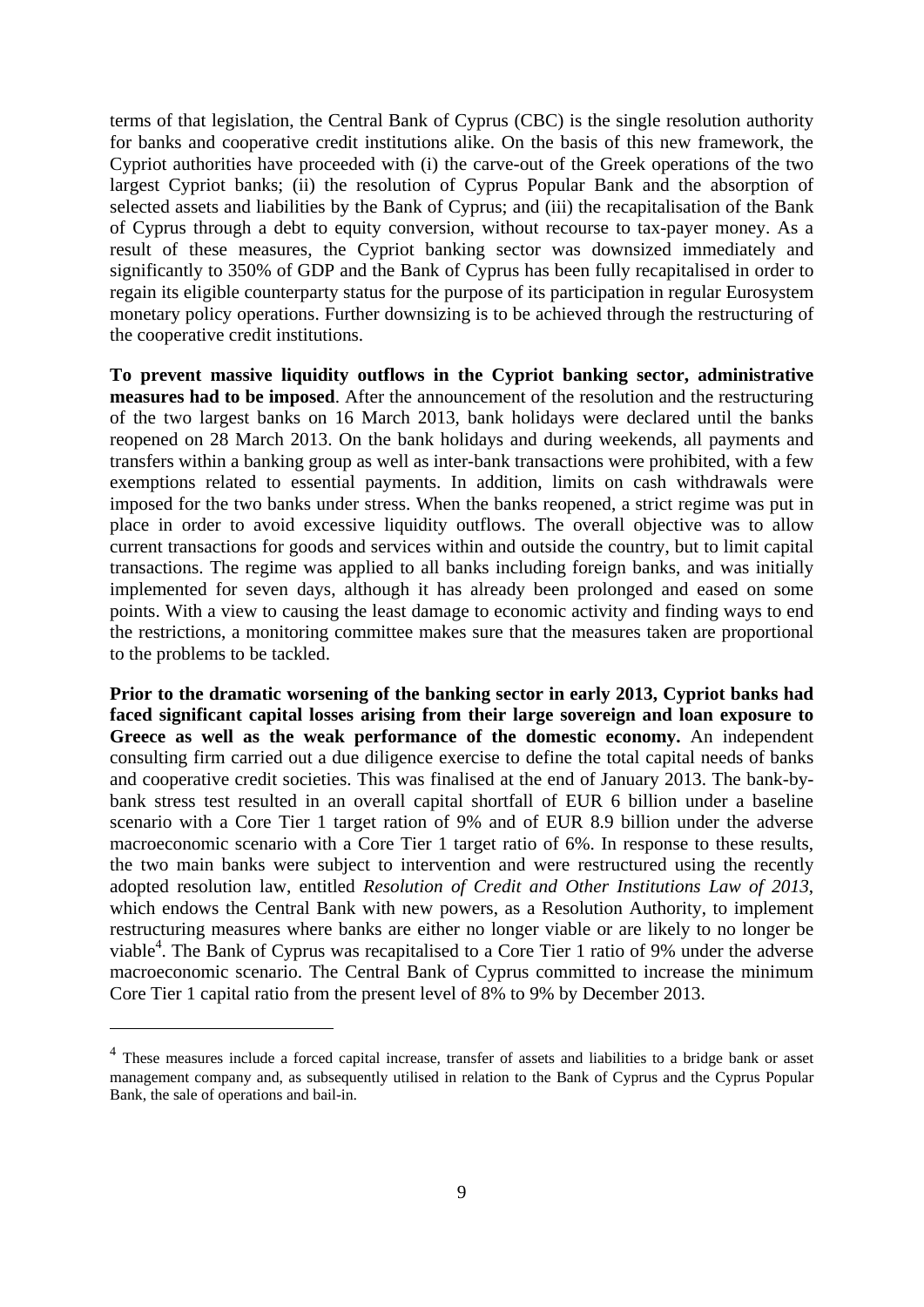**In addressing the significant weakness in the regulation of cooperative credit institutions, the authorities have committed to aligning the regulation and supervision of the cooperative credit institutions with that of the commercial banks**. The supervision of the cooperative credit institutions is to be dispatched from the Ministry of Commerce, Industry and Tourism and is be integrated into the Central Bank of Cyprus by the end of July 2013 pursuant to legislation to be adopted by the end of June 2013.

**Strengthening of the anti-money laundering (AML) framework in Cyprus to enhance financial transparency is underway, but further progress is needed.** An independent audit was finalised at the end of April 2013. As part of a comprehensive action plan, identification of the ultimate beneficial owners of Cypriot legal persons and arrangements and reporting of suspicious transactions should be improved. The Cypriot authorities intend to establish trust registers with the supervisory authorities and launch a third-party assessment of the functioning of the Registrar of companies. Also, the supervision department of the CBC will review its off-site and on-site supervisory procedures with a view to further implementing a risk-based approach to anti-money laundering supervision procedures.

#### *3.3 Labour market policy, education and social policy*

<span id="page-9-0"></span>**The continuing decline of the employment rate since 2009 along, with the projected steep**  further reduction over the next two years, is expected to widen considerably the gap in **relation to the national target rendering its attainment extremely challenging**. Ambitious and well-focused policy efforts, in particular as regards the labour market participation of women, young and the elderly will be critical in reversing this negative trend and curbing the rising unemployment. In addition to the swift implementation of the current measures to achieve the national early school leaving target, Cyprus could take actions to provide better guidance to youngsters on career opportunities, to promote the attractiveness and relevance of VET, reform curricula allowing for more work-based learning opportunities at secondary and higher education levels as well as to reinforce the link between educational outcomes and skills forecasting.

**In a context of increasing unemployment and greater strain on the social protection budget, the population at risk of poverty or exclusion has increased and certain categories of the population, such as the elderly, still face severe problems.** Since the outset of the crisis, some indicators have deteriorated or remained at high levels. This is especially true of poverty among the elderly. Cyprus still faces a serious problem, as the risk of poverty or social exclusion for elderly, despite improvements in 2011, remains very high. The measures introduced in 2008 and 2009 are still in force and are in the right direction. However, the problem still needs to be addressed. So far, poverty indicators have not shown dramatic negative impacts, but the real situation could be distorted given the fact that the most recent poverty indicators reflect a time lag of two years.

**Structural reforms to ensure the long-term sustainability of public finances and to support competitiveness and underpin a sustainable and balanced growth** are included in the MoU, which builds on the Council Recommendations addressed to Cyprus under the European Semester in 2012. A comprehensive pension reform encompassing both the Government Employees Pension System (GEPS) and the General Social Insurance System (GSIS) is expected to have a significant budgetary effect in the longer term. In January 2013, the statutory retirement age was increased by two years for the GEPS, while the minimum age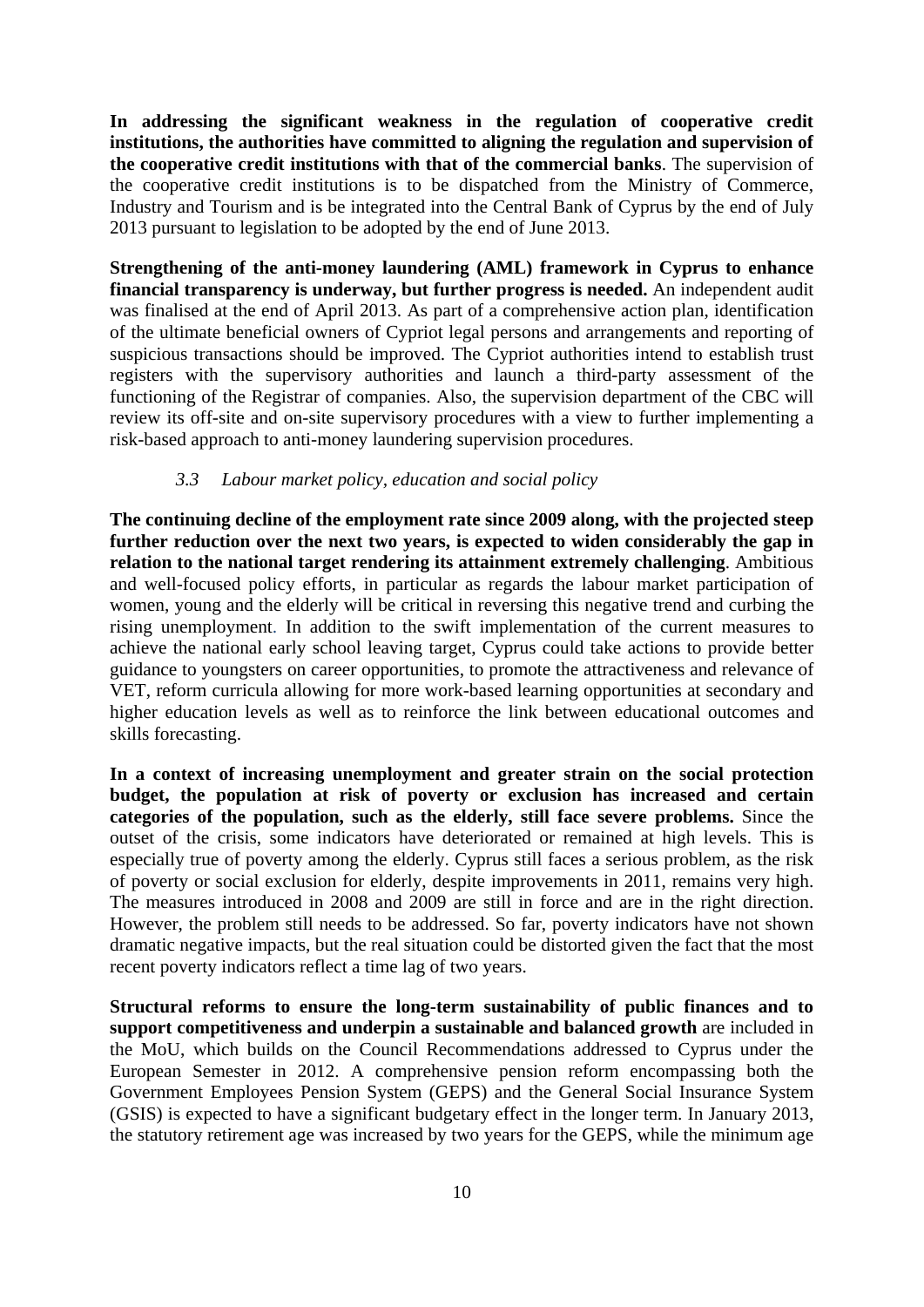for entitlement to an unreduced pension is being raised by six month per year in the GSIS to bring it into line with the statutory retirement age. Automatic adjustments for changes in lifeexpectancy will take place every five years from 2018 onwards and early retirement penalties of 0.5% per month are imposed under both systems. In addition, under the GEPS, all pension benefits are now indexed to prices rather than wages, while pension benefits are being calculated on a pro-rata basis taking into account life-time service. Lump-sum payments accruing from 1 January 2013 onwards under the GEPS will now be taxed as personal income with public sector employees having the option to turn the lump sum into an annuity. Pensions under both systems are frozen for the programme period. An actuarial study for the GSIS will be carried out by the end of July 2013 to provide additional reform options to ensure the long-term viability of the national pension system. The actuarial study will project the scheme's finances on a cash basis. The study will analyse the impact of additional reform options such as benefit reductions (while considering adequacy), an increase in the statutory retirement age and increases in contribution rates or combinations thereof taking into account the impact on labour costs. If needed, a comprehensive reform with the aim of establishing the long-term viability of the pension system will be carried out. This reform will be adopted by the end of December 2013 and enter into force on 1 January 2014.

**Cyprus is progressively taking steps to strengthen the sustainability of the funding**  structure and the efficiency of public healthcare provisions, especially as the economic crisis is expected to increase the demand on public provision of health care services. Measures have been taken to simplify exemptions for access to free public health care, based on income and disease-related criteria only. As a consequence, a compulsory health care contribution for public servants and public servant pensioners of 1.5% of gross salaries and pensions was adopted. As a step towards universal healthcare coverage, an actuarial study will assess the potential fiscal risks and benefits of the planned introduction of the National Health System in 2015. Financial disincentives were put into place to minimise the use of unnecessary medical services and goods and to steer patients towards the right levels of medical care. Fees for the use of medical services by non-beneficiaries were increased by 30% in order to reflect the associated costs of service. Several additional reform measures target efficiency increases: A ministerial decision now paves the way for a much needed restructuring plan for public hospitals, improving quality and optimising costs; the basket of publicly reimbursable medical services and goods is being reassessed based on objective criteria, including costeffectiveness; clinical protocols for laboratory test and pharmaceuticals are being elaborated; and working time arrangements of healthcare staff are being modified to increase accessibility to public healthcare services.

**As part of the fiscal consolidation measures currently pursued,** the authorities reduced expenditure allocated to untargeted social benefits by abolishing various schemes (e.g. mother's allowance, special grant to pensioners, dietary allowance), streamlining some housing schemes administered by the Ministry of the Interior, and reducing allowances (e.g. child benefit, maternity allowance). After its review, a reform of the welfare system is anticipated to be implemented by January 2014 as well as the transfer of all competencies and responsibilities related to the administration and provision of all social benefits (currently administered by different public authorities) to the Ministry of Labour and Social Security.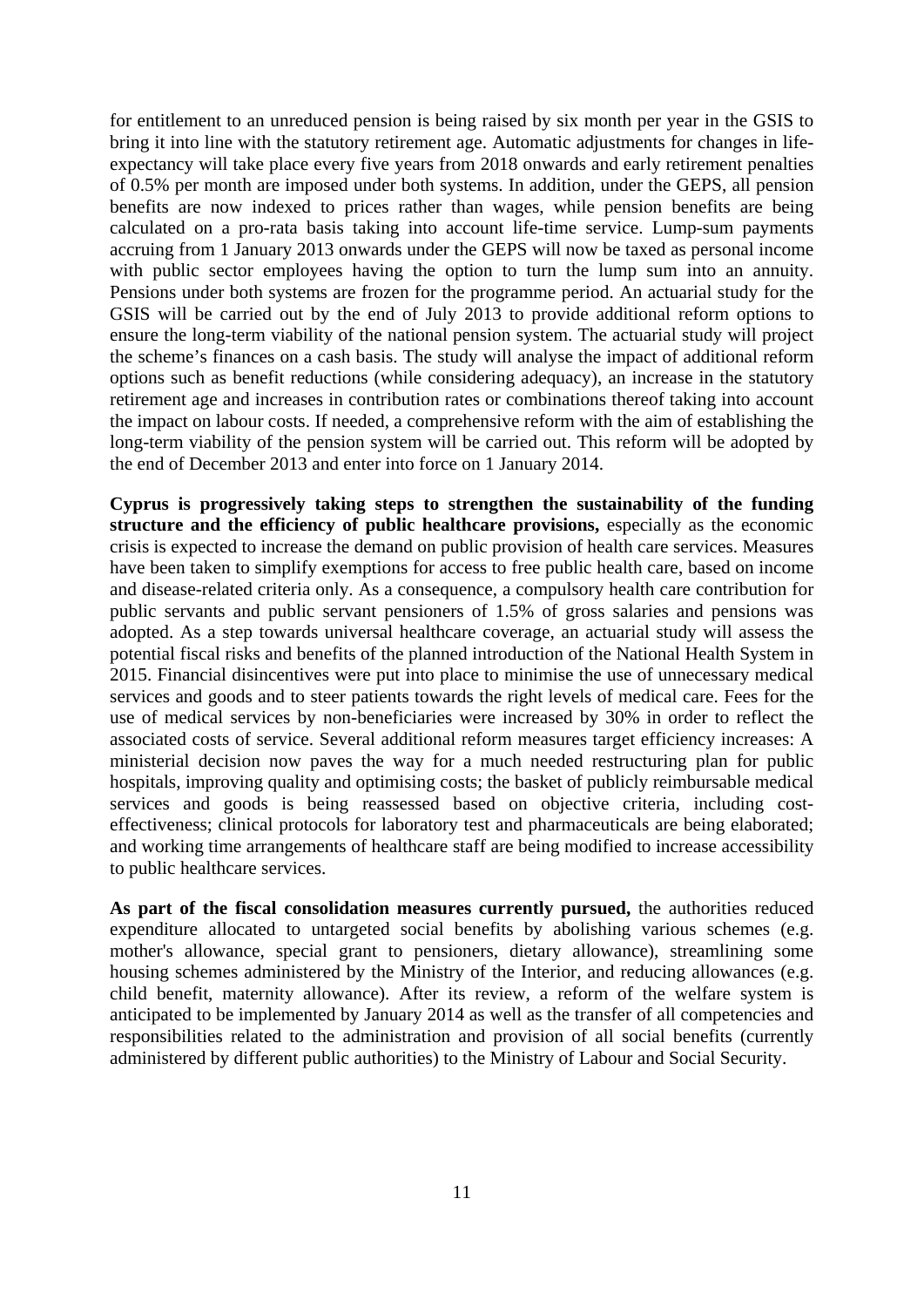#### *3.4 Structural Reforms promoting growth and competitiveness*

<span id="page-11-0"></span>**To improve competitiveness, the government has taken steps to reform the wage indexation mechanism (COLA)** by reducing the frequency of its adjustment (once instead of twice a year), introducing a mechanism for automatic suspension during adverse economic conditions and moving from full to partial indexation of 50% of past inflation. The application of COLA is suspended in the public sector for the full Programme period while the new system is expected to be extended to the private sector too by means of a tripartite agreement.

**A number of other structural reforms in goods and services markets have been identified as policy action in the MoU to help the Cyprus economy restore its growth potential and improve competitiveness.** The Cypriot authorities have committed to remove obstacles in services markets by easing the requirements related to entry and establishment, and by eliminating requirements concerning minimum tariffs, unless they are justified by overriding reasons of public interest and are proportionate. Full implementation of the Service Directive is anticipated by the first half of 2013. Concerning regulated professions, a comprehensive review will be carried out in order to eliminate those requirements that are not justified by overriding reasons of public interest and are not proportionate. Since tourism is one of Cyprus's largest sectors and an important potential driver of future growth and employment, a reinvigoration of its competitiveness is foreseen. To that end, a study on the improvement of the tourism sector business model will be pursued and the Tourism Strategy will be revisited. Regarding the housing market, the authorities have committed to reduce the backlog in the issuance and transfer of titles deeds, improve the pace of court handling and eliminate court backlog, and speed up the procedures on the forced sale of mortgaged property. With regard to the energy sector, Cyprus is called upon to complete the transposition and implementation of the Third Energy Package. The authorities have committed to formulate a comprehensive development plan for the rearrangement of its energy sector, including a roll-out plan for the infrastructure required for the exploitation of natural gas. The plan would also encompass an outline of the regulatory regime and market organisation for the energy sector and gas exports, as well as a plan to establish the institutional framework for the management of hydrocarbon recourses, including a resource fund, which should receive and manage public revenues from offshore gas exploitation and which is set up based on internationally-recognised best practice.

**While Cyprus has achieved its interim 2011/2012 target on gross final energy consumption, attaining good progress will become more ambitious towards 2020**. Special attention should be paid to the timely implementation of strong support measures, particularly in the transport and electricity sectors.

#### *3.5 Modernising public administration*

<span id="page-11-1"></span>**Cyprus is called to upon to make considerable improvements in the efficiency of the tax administration and to render tax collection more efficient under the Council Recommendations of the 2012 European Semester**. In this respect, a comprehensive reform plan to improve the effectiveness and the efficiency of tax collection and administration is to be implemented from the budget year 2014 onwards. Among the key elements to this reform are the strengthening of powers by the tax authorities to ensure payment of outstanding tax obligations, the attribution of personal responsibility for fraudulent filing of company taxes, the establishment of clear objectives including on revenue collection results for each revenue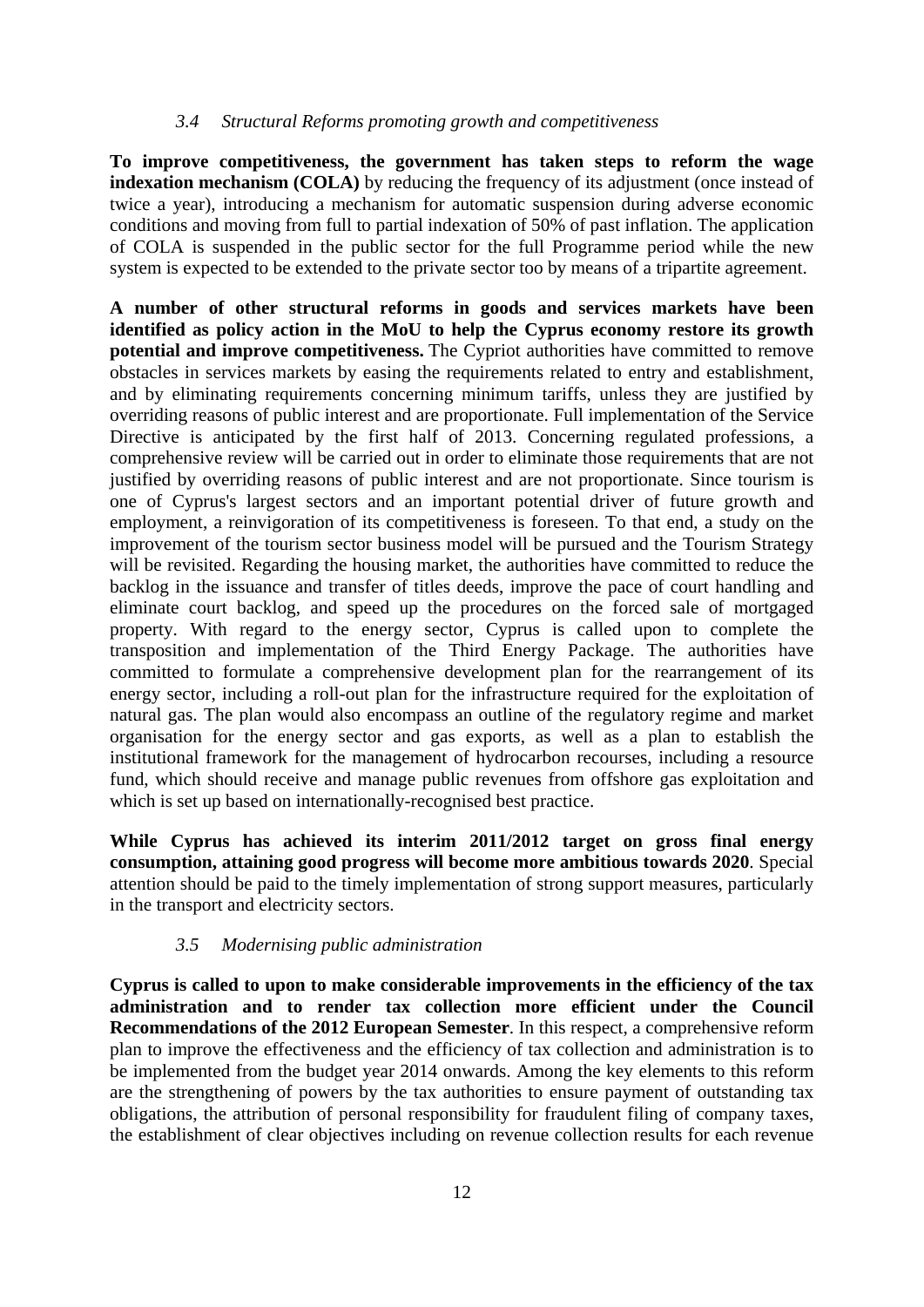administration entity, and the rationalisation of revenue administration. The Cypriot authorities also committed to removing the remaining barriers to timely and effective international tax cooperation. Following a technical assistance mission, which focused on a thorough review across all aspects of tax administration, a series of specific recommendations and a timetable for a comprehensive reform of the tax administration was set.

**The public sector represents a large share of public expenditure in Cyprus**. In order to generate savings in the short-term and to enhance the efficiency of the public sector in the longer term, the authorities have committed to removing impediments to staff mobility within the public and broader public sector and to gradually increase the working time in the public sector (legislation on this was passed in December 2012). In line with the MoU measures, the authorities have drawn up the terms of reference for a review of the public administration system, the eventual recommendations of which will be adopted and implemented by 2014.

### <span id="page-12-0"></span>**4. PROGRESS ON EUROPE 2020 AND ASSESSMENT OF PROGRESS ON CSRS ISSUED IN 2012**

**Making progress towards achieving certain Europe 2020 targets and progressing**  further in others areas will be a challenge. The sharp economic contraction and the prolonged period of uncertainty particularly prior to the final agreement of the MoU affected Cyprus's progress in meeting its national targets. Some indicators have deteriorated while climate indicators seem to be ahead of interim milestones.

 **Committed to the policy advice outlined in the Programme, Cyprus has undertaken significant steps towards the implementation of the Country-Specific Recommendations issued in 2012.** Sizeable fiscal consolidation is pursued with measures already legislated and adopted; the financial sectors reforms are on-going, while steps to gear progress in implementing structural reforms have been undertaken. To date the CSRs are considered to be partially implemented, making the steadfast implementation of the policy measures under the MoU essential for full compliance.

The Cypriot national commitments, along with the progress made on these commitments, along with an assessment of the CSRs issued in 2012, are summarised in the table below.

| Europe 2020 (national targets and progress)                                                   |                                                                                                                                                                                                                                                                                                                                                                                                                                                                                                                                            |  |  |  |  |  |
|-----------------------------------------------------------------------------------------------|--------------------------------------------------------------------------------------------------------------------------------------------------------------------------------------------------------------------------------------------------------------------------------------------------------------------------------------------------------------------------------------------------------------------------------------------------------------------------------------------------------------------------------------------|--|--|--|--|--|
| <b>2011 Commitments</b>                                                                       | <b>Summary assessment</b>                                                                                                                                                                                                                                                                                                                                                                                                                                                                                                                  |  |  |  |  |  |
| <i>Employment rate:</i> 75% - 77% of the population aged<br>20–64 should be employed by 2020. | Unemployment rate reached a record high of 11.9% in<br>2012 and expected to worsen further in subsequent years,<br>reflecting the contraction of the economic activity. The<br>employment rate has been on a declining path since 2009<br>decreasing to 70.2 in 2012 with a further significant decline<br>expected in 2013 and 2014 of approximately 10 pps.<br>Achieving the EU 2020 targets will require more ambitious<br>and consistent policy efforts particularly as regards the<br>labour market participation of women and youth. |  |  |  |  |  |
| <i>R&amp;D target:</i> Increase R&D expenditure to 0.5% of<br>GDP by 2020.                    | In 2011, R&D intensity decreased to 0.48% of GDP (the<br>lowest in the EU27), compared to $0.5\%$ in 2010. It is<br>necessary to enhance the involvement of business in<br>innovation and research activities and not to limit it on the                                                                                                                                                                                                                                                                                                   |  |  |  |  |  |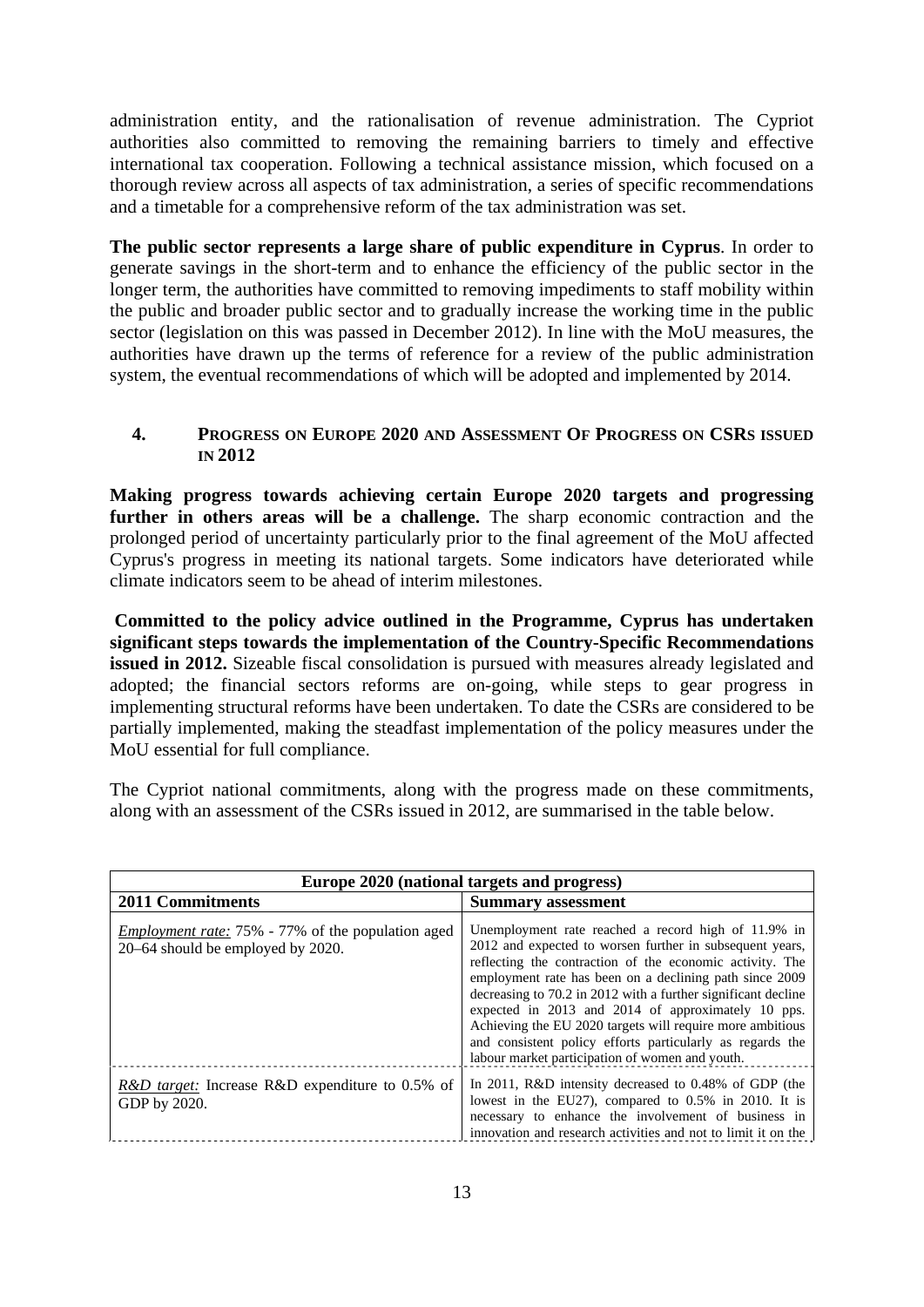|                                                                                                                                                                                                                                                                                                | public sector.                                                                                                                                                                                                                                                                                                                                                                                                                                                                                                                                                                                                                                                                                                                                  |
|------------------------------------------------------------------------------------------------------------------------------------------------------------------------------------------------------------------------------------------------------------------------------------------------|-------------------------------------------------------------------------------------------------------------------------------------------------------------------------------------------------------------------------------------------------------------------------------------------------------------------------------------------------------------------------------------------------------------------------------------------------------------------------------------------------------------------------------------------------------------------------------------------------------------------------------------------------------------------------------------------------------------------------------------------------|
| Greenhouse gas emissions target: Reduction of<br>greenhouse gas emissions in non-ETS sectors by 5%<br>(compared to 2005).                                                                                                                                                                      | Change in non-ETS greenhouse gas emissions between<br>2005 and 2011: 8%. According to national projections<br>submitted in 2011 (not updated in 2013) and taking existing<br>measures into account, the target is expected to be reached:<br>-19% in 2020, compared to 2005 (with a margin of 14<br>percentage points). Yet, challenges remain with respect to<br>GHG linked to waste management, where Cyprus heads the<br>list in municipal waste generation (80% of waste generated<br>is landfilled), reliance on oil imports, energy intensity of<br>the transport sector, and non-differentiated energy mix and<br>low energy efficiency.                                                                                                 |
| Renewable energy target: 13% of gross final energy<br>consumption from renewable sources.                                                                                                                                                                                                      | With a share of renewable energy in gross final energy<br>consumption of 4.85% in 2010 (1.97% in transport),<br>Cyprus has achieved its interim 2011/2012 target (4.8%).<br>However, the targets will become more ambitious towards<br>2020 since Cyprus is not currently on track to achieve the<br>13% national EU target. Timely implementation of strong<br>support measures, particularly in the transport and<br>electricity sectors is warranted. Full transposition and<br>notification of the Renewable Energy Directive should be<br>pursued in due course.                                                                                                                                                                           |
|                                                                                                                                                                                                                                                                                                | Transport represents more than half of the total $CO2$<br>emissions from non-Emission Trading Scheme (non-ETS)<br>activities in Cyprus and is about 75% more energy<br>intensive than EU average. Therefore, reversing the rapidly<br>increasing trend of $CO2$ emissions from transport is key to<br>enable Cyprus to meet its 2020 target. The share of<br>renewable energy sources in consumption of transport fuels<br>has not increased in the last two years and was at 2% in<br>2010.                                                                                                                                                                                                                                                    |
|                                                                                                                                                                                                                                                                                                | Given Cyprus's heavy dependency on oil and oil imports<br>(effect on the current account balance), it is essential for<br>Cyprus to tap the economic potential linked to the move<br>towards a low carbon and energy efficient economy.                                                                                                                                                                                                                                                                                                                                                                                                                                                                                                         |
| <i>Indicative national energy efficiency target for 2020:</i><br>0.463Mtoe energy savings in 2020 (14.4% reduction<br>in 2020 compared to a reference scenario). This<br>implies reaching a 2020 level of 2.756 Mtoe primary<br>energy consumption and 2.205 Mtoe final energy<br>consumption. | Cyprus faces a very high energy intensity of the economy,<br>in particular of the transport sector combined with low<br>energy efficiency, also of buildings. This is exacerbated by<br>the non-differentiated energy mix and full dependence on<br>imported oil, the lack of interconnectivity, and the low<br>penetration of public transport.                                                                                                                                                                                                                                                                                                                                                                                                |
|                                                                                                                                                                                                                                                                                                | Cyprus has set an indicative national energy efficiency<br>target in accordance with Articles 3 and 24 of the Energy<br>Efficiency Directive (2012/27/EU). It has also expressed it,<br>as required, in terms of an absolute level of primary and<br>final energy consumption in 2020 and has provided<br>information on the basis on which data this has been<br>calculated.                                                                                                                                                                                                                                                                                                                                                                   |
| <b>Early school leaving target:</b> Reduce the rate of early<br>school leavers to 10% by 2020.                                                                                                                                                                                                 | Cyprus performs better than the EU average in the area of<br>school leaving (11.4% compared to 12.8% in 2012). A<br>significant decrease of 25% in the number of ESLs was<br>observed between 2006 and 2011, reflecting an active<br>policy in this field. Children of the migrant workforce, in<br>particular boys with low socio-economic background, are at<br>the highest risk of dropping out of school. Measures to help<br>integrate migrants include initiatives to help teachers cope<br>with this challenge and to improve the teaching of Greek to<br>migrant children. Pursuing such efforts would be important<br>in view of the expected increased proportion of migrant<br>children. Measures to address ESL are complemented by |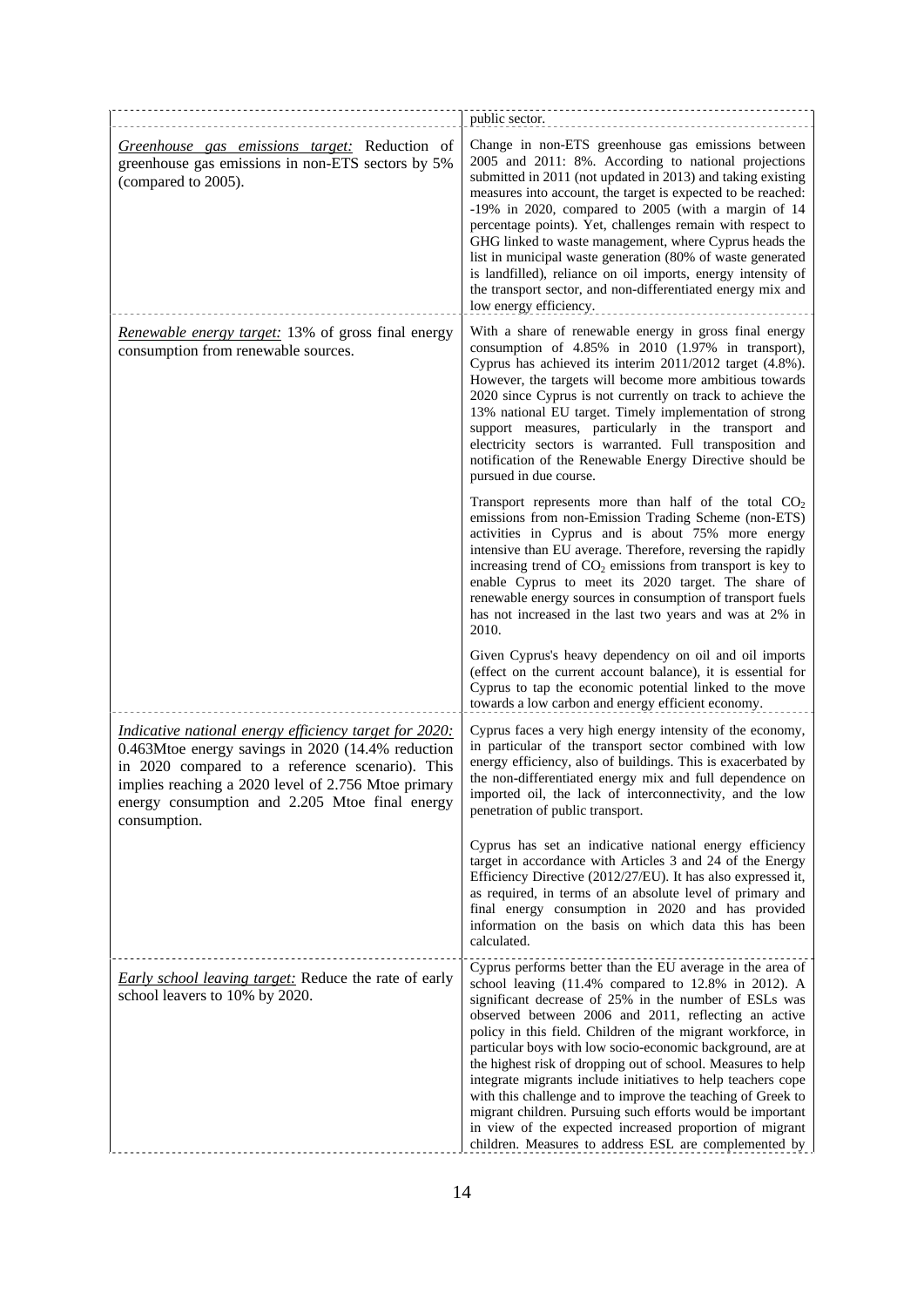|                                                                                                                                                                                                                                          | the development of quality vocational education and<br>(VET). Cyprus is characterised<br>training<br>by<br>the<br>lowest participation rate <sup>5</sup> in upper secondary vocational<br>education and training in EU.                                                                                                                                                                                                                                                                                                                                                                                                                                                                                                                                                                                                                                                                                                                                                                                                                                                                                                                                                                                                                                                                                                                                                           |
|------------------------------------------------------------------------------------------------------------------------------------------------------------------------------------------------------------------------------------------|-----------------------------------------------------------------------------------------------------------------------------------------------------------------------------------------------------------------------------------------------------------------------------------------------------------------------------------------------------------------------------------------------------------------------------------------------------------------------------------------------------------------------------------------------------------------------------------------------------------------------------------------------------------------------------------------------------------------------------------------------------------------------------------------------------------------------------------------------------------------------------------------------------------------------------------------------------------------------------------------------------------------------------------------------------------------------------------------------------------------------------------------------------------------------------------------------------------------------------------------------------------------------------------------------------------------------------------------------------------------------------------|
| Tertiary education target: Increase participation in<br>higher education to 46%.                                                                                                                                                         | Cyprus has one of the highest tertiary attainment rates in<br>the EU, with 49.9% compared to the European average of<br>35.8% in 2012. Demand for higher education is high, with<br>82% of students completing upper secondary education.<br>Cyprus has already outperformed its national quantitative<br>target. The real challenge in higher education is linked to a<br>mismatch between the labour market needs and the profile<br>of graduates. Recent tertiary education graduates in Cyprus<br>have one of the lowest employment rates <sup>6</sup> in the EU and the<br>share of young graduates in mathematics, science and<br>technology is one of the lowest in the $EU^7$ . Ways to<br>increase the higher education relevance to labour market<br>needs could include better guidance to youngsters on career<br>opportunities and future-oriented jobs, reform curricula<br>allowing for recognised traineeships into higher education<br>curricula as well as measures to reinforce the link between<br>HE educational outcomes and skills forecast.                                                                                                                                                                                                                                                                                                               |
| Target for reducing the population at risk of poverty<br>or social exclusion in number of persons: Reduce the<br>number of people at risk of poverty or social<br>inclusion by 27 000 persons or decrease to 19.3% of<br>the population. | With increasing unemployment and greater strain on the<br>social protection budget, the population at risk of poverty<br>or exclusion has increased, particularly the elderly. The at-<br>risk-of-poverty or social exclusion rate has increased from<br>23.5% in 2010 to 23.7% in 2011 (EU27 average from<br>23.6% to 24.2%). As a consequence, the number of people<br>at-risk-of-poverty or social exclusion has increased to 199<br>000 in 2011 from 192 000 in 2010.<br>The at-risk-of poverty (AROP) rate of unemployed persons<br>aged 18 or over in Cyprus saw a marginal decrease from<br>38.3% to 38.0% between 2009 and 2010 and has further<br>decreased in 2011 (35.8%). Concerning child poverty<br>which was not considered to be a problem in Cyprus until<br>2009, the at-risk-of-poverty and exclusion (AROPE)<br>increased in 2011 (from 20.4% to 22.1%). In terms of<br>poverty among the elderly, Cyprus still faces a serious<br>problem as both AROPE and AROP rates for those over 65<br>remain very high despite their 8 pps amelioration between<br>2009 and 2011. AROPE in 2011 is almost double of the EU<br>average (40.6% compared to 20.5%) while AROP is also<br>more than double of the EU average (37.2% compared to<br>15.9% in 2011). The AROP rate for women over 65 is also<br>more than double the EU average (39.9% vs 18.1% in<br>2011). |

| 2012 commitments                                                                                                                                            | <b>Summary assessment</b>                                                                                                                                                                                                     |
|-------------------------------------------------------------------------------------------------------------------------------------------------------------|-------------------------------------------------------------------------------------------------------------------------------------------------------------------------------------------------------------------------------|
|                                                                                                                                                             | Country specific recommendations (CSRs)                                                                                                                                                                                       |
| <b>CSR1</b> : Take additional measures to achieve a lasting<br>correction of the excessive deficit in 2012.<br>Rigorously implement the budgetary strategy, | <b>Cyprus has partially implemented CSR1:</b><br>> The Cypriot authorities had adopted a series of packages<br>of fiscal consolidation measures in 2011, embedded in the<br>2012 Budget Law. In addition, they adopted fiscal |

<sup>&</sup>lt;sup>5</sup> Less than 15% of pupils.<br> $^{6}$  Only 76.7% of bigher od

<sup>&</sup>lt;sup>6</sup> Only 76.7% of higher education graduates having graduated in the previous three years were employed in 2011, compared

to an EU average of 82.7% (*Source:* Eurostat).<br><sup>7</sup> The profile of CY HE graduates is characterised by a high share of graduates in social science, business and law (49.0% compared to the EU average of 35.7% in 2011) and a low share in 'health and welfare' and MST (respectively 7.6% and 13.3% compared to an EU average of 15.1% and 21.9%). In 2011, the number of MST graduates among 20-29 year olds in CY is 5.1 per 1000 people, compared to an EU average of 14.4.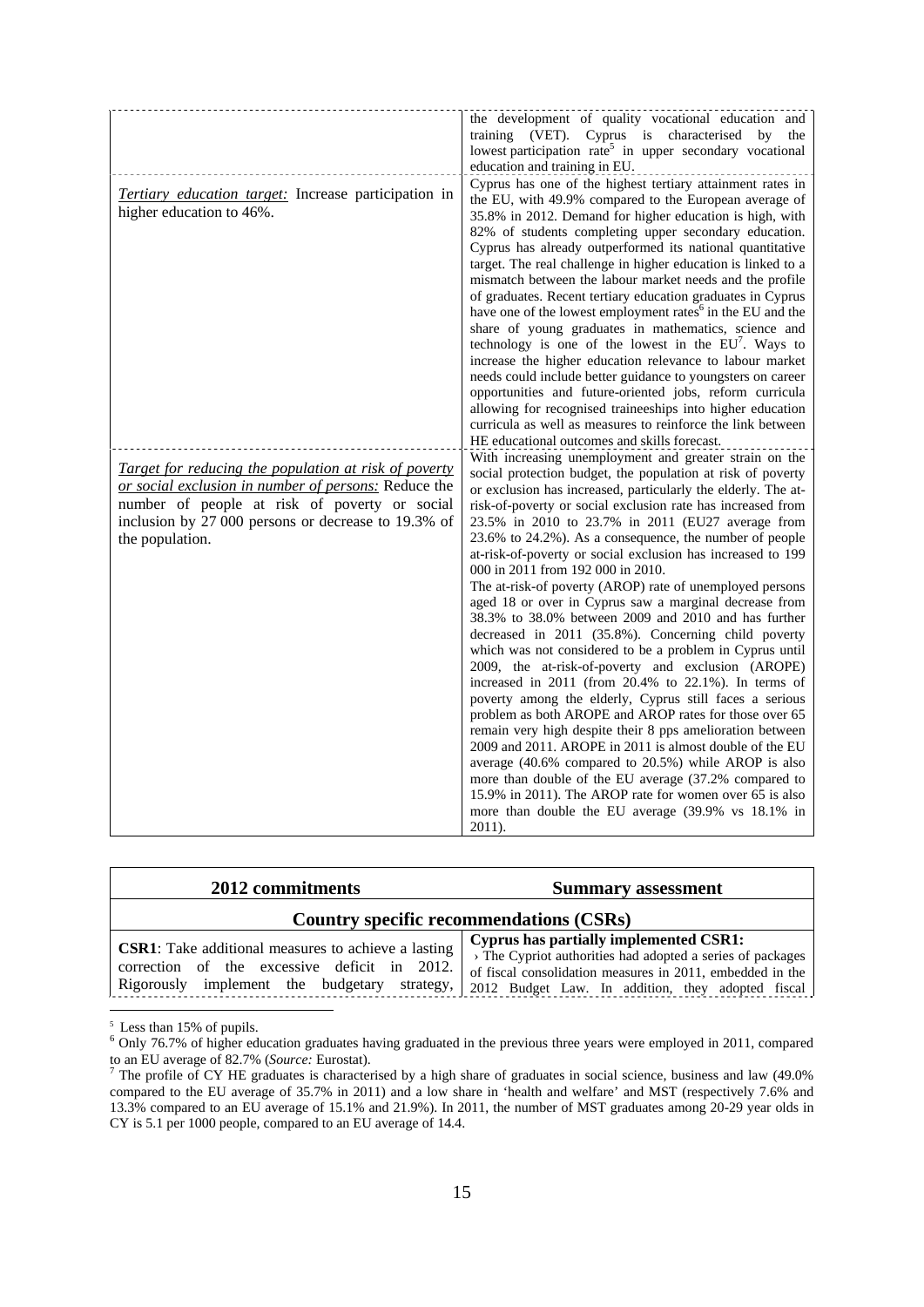supported by sufficiently specified measures, for the year 2013 and beyond to ensure the achievement of the medium-term budgetary objective (MTO) by 2014 and compliance with the expenditure benchmark and ensure sufficient progress with the debt reduction benchmark. Accelerate the phasing-in of an enforceable multiannual budgetary framework with a binding statutory basis and corrective mechanism. Take measures to keep tight control over expenditure and implement programme and performance budgeting as soon as possible. Improve tax compliance and fight against tax evasion.

**CSR2:** Further harmonise the supervisory and the regulatory framework for the cooperative credit societies in line with the standards applied for the commercial banks. Strengthen regulatory provisions for the efficient recapitalisation of the financial institutions in order to limit exposure of the financial sector to external shocks.

**CSR3**: Further improve the long-term sustainability and adequacy of the pensions system and address the high at-risk-of-poverty rate for the elderly. Ensure an increase in the effective retirement age, including through aligning the statutory retirement age with the

increase in life expectancy.

measures for 2012-14 outlined in the MoU with the 2013 Budget Law and the MTBF for 2013-2015.. However, a series of adverse economic developments resulted in a sizeable contraction of the economy. Based on the Commission's Spring Forecast 2013, the general government deficit for 2012 is projected at -6.3% of GDP.

› *The Law on Regulation of the Medium-Term Budgetary Framework and Fiscal Rules* (MTBF Law) was adopted with the 2013 Budget Law.

› The value of several indicators, such as the administrative costs of tax collection and the share of the shadow economy, indicate a need and scope to improve both tax compliance and the tax administration. The 2013 Budget Law included special provisions to pursue the effort to fight against fraud and tax evasion. It is now mandatory for nontax-resident companies registered in Cyprus to submit annual tax returns. Trusts are required to keep accounting records in relation to dividends and interests earned. Existing procedures regarding the exchange of information have been clarified, thereby aligning the Cypriot double tax treaty framework with the OECD guidelines and ensuring effective exchanges of information. However, measures to encourage moves from informal/undeclared work and to render tax collection more efficient should be reinforced. Improving revenue collection systems will enhance the fiscal impact of the numerous tax measures introduced recently.

#### **Cyprus has partially implemented CSR2:**

› As per MoU, Cyprus committed to integrating the supervision of the cooperative credit institutions into the Central Bank of Cyprus and legislation will be passed to strengthen governance of these institutions (by June 2013 as per MoU).

› As per MoU, Cyprus committed to increase the minimum Core Tier 1 capital ratio from the present 8% to 9%, with financial institutions to comply by the end of December 2013 (ii) undercapitalised institutions in comparison with a 9% core tier 1 capital target under stress conditions will be required to submit funding plans and to increase their capital to the extent possible by recourse to private investors; (iii) institutions borrowing from the Central Bank of Cyprus (CBC) will establish and submit quarterly medium-term funding plans, taking into consideration the expected path of deleveraging that would avoid asset fire sales or a credit crunch; (iv) CBC will review its prudential regulations on liquidity by end-2014.

#### **Cyprus has partially implemented CSR3:**

The Cyprus authorities took measures for a comprehensive pension reform encompassing both the Government Employees Pension System (GEPS) and the General Social Insurance System (GSIS). In January 2013, the statutory retirement age was increased by two years for the GEPS, while the minimum age for entitlement to an unreduced pension is being raised by 6 month per year in the GSIS to bring it into line with the statutory retirement age. Automatic adjustments for changes in life-expectancy will take place every five years from 2018 onwards and early retirement penalties of 0.5% per month are introduced under both systems. In addition, under the GEPS, the indexation of all pension benefits has been changed from wages to prices, while pension benefits are to be calculated on a pro-rata basis taking into account life-time service. Lump-sum payments accruing under the GEPS from 1 January 2013 onwards are now taxed as personal income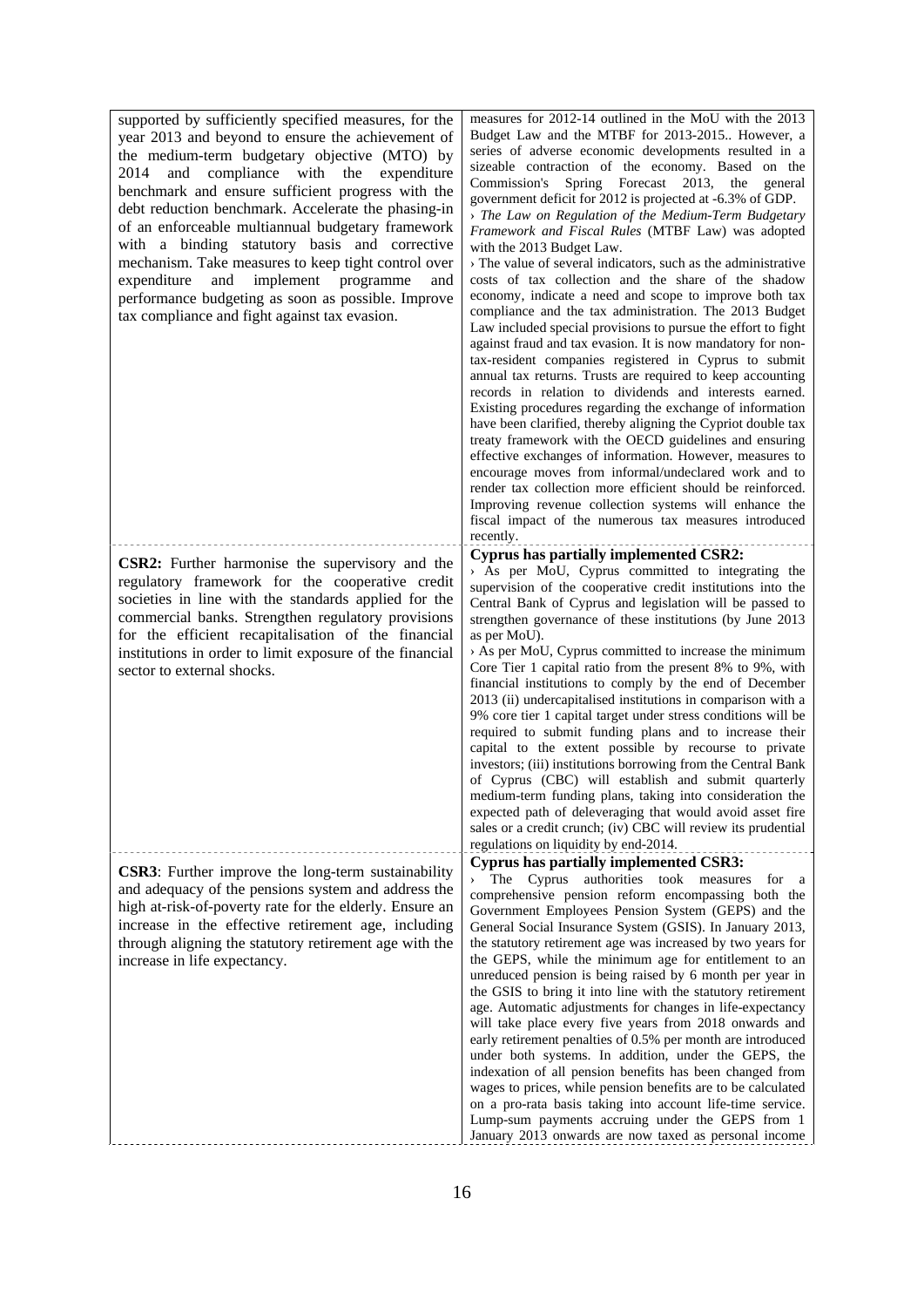| <b>CSR4:</b> Complete and implement the national<br>healthcare system without delay, on the basis of a<br>should<br>which<br>ensure<br>its<br>financial<br>roadmap,<br>sustainability while providing universal coverage.<br><b>CSR5:</b> Improve the skills of the workforce to                                                                 | with public sector employees having the option of turning<br>the lump sum into an annuity. Pensions under both systems<br>are frozen for the programme period.<br>> The government will implement further measures, if<br>necessary, by 1 January 2014, to ensure the long-term<br>viability of the pension system.<br>> No new measures have been taken to address the high at-<br>risk-of-poverty rate for the elderly since those that have<br>already been in place since 2008 and 2009.<br><b>Cyprus has partially implemented CSR4:</b><br>$>$ In June 2012, the Council of Ministers approved a<br>proposal for the implementation of the National Health<br>Insurance System (NHIS).<br>> As per MoU, an actuarial study is being carried out to<br>assess the potential fiscal risks and benefits of the planned<br>introduction of the National Health System (foreseen for<br>2015) and is to be available by the end of June 2013.<br><b>Cyprus has partially implemented CSR5:</b>                                                                                                                                                                                                                                                                                                                                                                                                                                                                                                                                                                                                                                                                                                                                                                                                                                                                                                                                                                                                                                                                                              |
|--------------------------------------------------------------------------------------------------------------------------------------------------------------------------------------------------------------------------------------------------------------------------------------------------------------------------------------------------|----------------------------------------------------------------------------------------------------------------------------------------------------------------------------------------------------------------------------------------------------------------------------------------------------------------------------------------------------------------------------------------------------------------------------------------------------------------------------------------------------------------------------------------------------------------------------------------------------------------------------------------------------------------------------------------------------------------------------------------------------------------------------------------------------------------------------------------------------------------------------------------------------------------------------------------------------------------------------------------------------------------------------------------------------------------------------------------------------------------------------------------------------------------------------------------------------------------------------------------------------------------------------------------------------------------------------------------------------------------------------------------------------------------------------------------------------------------------------------------------------------------------------------------------------------------------------------------------------------------------------------------------------------------------------------------------------------------------------------------------------------------------------------------------------------------------------------------------------------------------------------------------------------------------------------------------------------------------------------------------------------------------------------------------------------------------------------------------|
| reinforce their<br>occupational<br>mobility towards<br>activities of high growth and high value added. Take<br>further measures to address youth unemployment,<br>with emphasis on work placements in companies and<br>promotion of self-employment. Take appropriate<br>policy measures on the demand side to stimulate<br>business innovation. | > In order to improve the skills of the workforce and to<br>promote productivity, Cyprus set up four post-secondary<br>institutions which opened in September 2012. The demand<br>for enrolment in these institutes has exceeded largely<br>supply. It also further developed and is gradually<br>implementing a competence-based system of vocational<br>qualifications (SVQ). To improve basic skills and address<br>the drop-out and ESL, Cyprus started the implementation in<br>October 2012 of the New Modern Apprenticeship (NMA)<br>system directed to young people between 14-25 years old.<br>There is a lack of quantified objective regarding the<br>number of apprentices.<br>> With a view to promoting employment, a new incentive<br>scheme was set up for the employment of the long-term<br>unemployed while two schemes were envisaged to support<br>youth employment (a scheme to provide subsidies to<br>innovative business to hire young unemployed for 12<br>months, and a scheme to improve the employability of<br>newly registered young unemployed).<br>$\rightarrow$ Despite the existence of a national Lifelong Learning<br>Strategy (2007-2013), the lifelong learning rate is below<br>EU average (7.5% compared to 8.9% in 2011) and limits<br>the capacity for addressing skill mismatches. Reaching the<br>national target of 12% participation in LLL by 2020 calls<br>also for reinforced efforts and a more ambitious policy.<br>> The effective integrated delivery of guidance and<br>counselling services cutting across the education and<br>employment areas is lacking. The set-up of a consultative<br>national forum for lifelong guidance was approved in<br>March 2012 with the mandate of promoting a shared<br>national policy in this area.<br>$\rightarrow$ To anticipate the possible labour needs for the energy<br>sector, a recent study undertaken by the Human Resource<br>Development Authority, provides an early identification of<br>employment and training needs for the effective utilisation<br>of natural gas in Cyprus. |
| CSR6: Remove unjustified obstacles in services<br>by<br>particular<br>improving<br>markets,<br>in<br>the<br>implementation of the Services Directive in service<br>sectors with the most growth potential (including<br>tourism) and by opening up the provision of<br>professional services.                                                    | <b>Cyprus has partially implemented CSR6:</b><br>$\rightarrow$ Cyprus adopted legislation for eliminating: (i) restrictions<br>for the exercise of the profession of opticians; (ii) minimum<br>tariffs for tourist guides and tourism agencies; and (iii)<br>barriers to entry to the technical professions as a legal<br>person.<br>$\rightarrow$ Cyprus committed to removing obstacles in services<br>markets by easing the requirements related to entry and<br>establishment, and by eliminating requirements concerning<br>minimum tariffs unless justified by overriding reasons of                                                                                                                                                                                                                                                                                                                                                                                                                                                                                                                                                                                                                                                                                                                                                                                                                                                                                                                                                                                                                                                                                                                                                                                                                                                                                                                                                                                                                                                                                                  |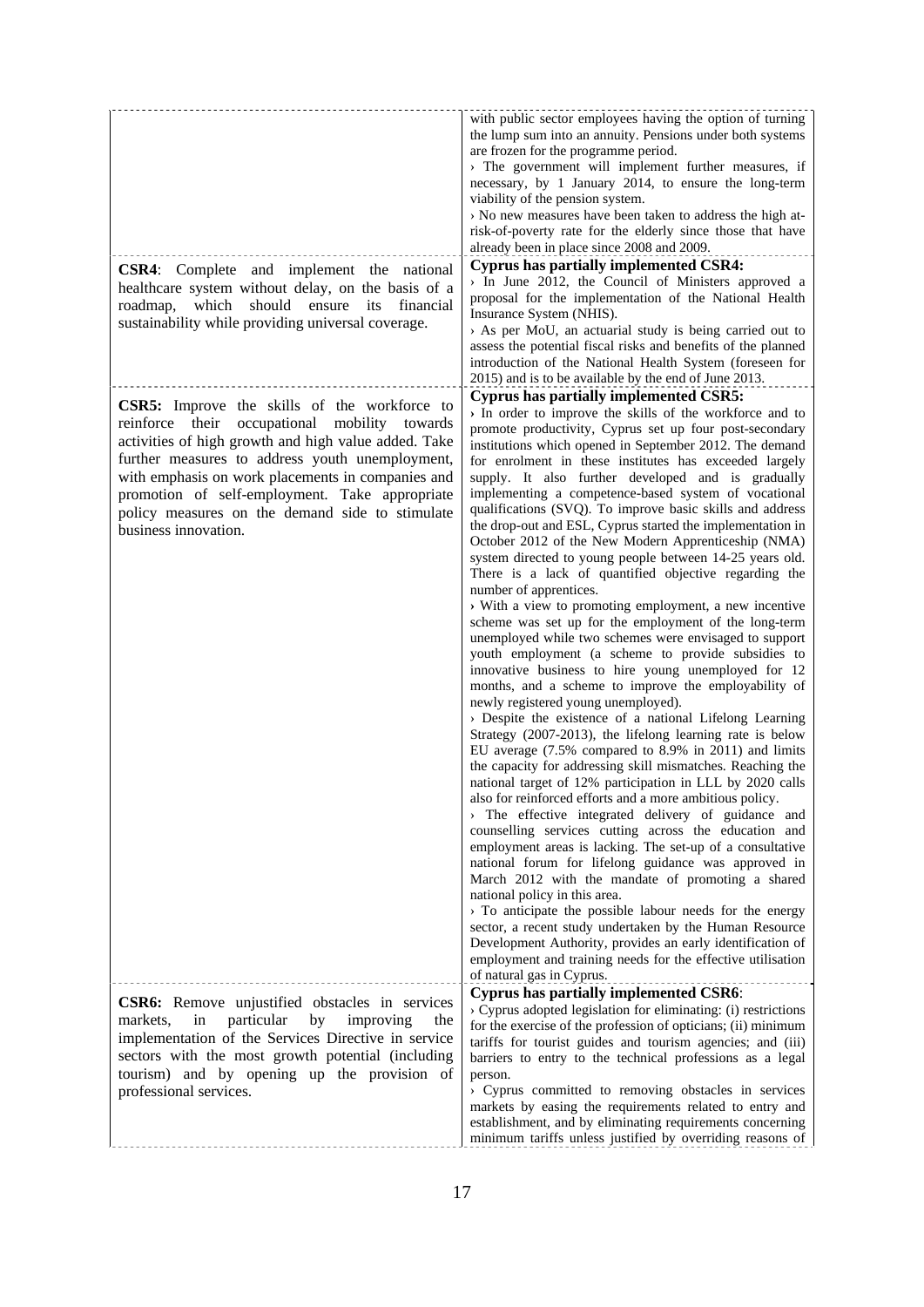|                                                                                                                                                                                                                                                                                                                                               | public interest and proportionate. Full implementation of<br>the Service Directive is anticipated by first half of 2013.<br>Concerning regulated professions, a comprehensive review<br>of the requirements affecting access to and exercise of the<br>activities in question will be carried out, while those<br>requirements that are not justified by overriding reasons of<br>public interest and proportionate will have to be eliminated.<br>A reinvigoration of the tourism sector's competitiveness is<br>foreseen. The Tourism Strategy for 2011-2015 will be<br>revisited.                                                                                                                                                                                                                                                                                                                       |
|-----------------------------------------------------------------------------------------------------------------------------------------------------------------------------------------------------------------------------------------------------------------------------------------------------------------------------------------------|------------------------------------------------------------------------------------------------------------------------------------------------------------------------------------------------------------------------------------------------------------------------------------------------------------------------------------------------------------------------------------------------------------------------------------------------------------------------------------------------------------------------------------------------------------------------------------------------------------------------------------------------------------------------------------------------------------------------------------------------------------------------------------------------------------------------------------------------------------------------------------------------------------|
| <b>CSR7:</b> Improve competitiveness, through the reform<br>of the system of wage indexation, in consultation<br>with social partners and in line with national<br>practices, to better reflect productivity developments.<br>Take steps to diversify the structure of the economy.<br>Redress the fiscal balance by restraining expenditure. | Cyprus has partially implemented CSR7:<br>> Cyprus adopted legislation to reform the wage indexation<br>mechanism (COLA) by reducing the frequency of its<br>adjustment (once instead of twice a year), introducing a<br>mechanism for its automatic suspension during adverse<br>economic conditions and moving from full to partial<br>indexation of 50% of past inflation. COLA is suspended in<br>the public sector until end-2015 while the new system is<br>expected to be extended also to the private sector by means<br>of a tripartite agreement.<br>Cyprus committed to achieving annual general<br>government balance targets in each respective year during<br>the programme period. These targets have been embedded<br>in the 2013 Budget Law while the adopted MTBF 2013-<br>2015 lays down medium-term budget projections and<br>binding expenditure ceilings for each government entity. |

#### **5. CONCLUSION**

<span id="page-17-0"></span>**Cyprus has already made important progress in implementing the policies laid down in the MoU.** The authorities adopted sizeable fiscal consolidation measures prior to the Programme's signature and policies set as prior actions have been met. Key challenges and risks in the period ahead relate to developments in domestic credit conditions and to the complexity of the reorganisation of the financial sector with possible spillovers onto related professional and financial services, as well as the rapidly deteriorating labour market conditions. Upside risks relate to potential investment activity in the energy sector. More generally, the transition to a more diversified growth model will be challenging for the economy in the coming years and will imply a re-allocation of economic resources across sectors, which will take time and will require flexible factor and product markets. Maintaining proper implementation of Structural and other EU Funds, as well as increasing job opportunities for young people and preserving their employability prospects will contribute to laying the foundations for a sustainable long-term growth for Cyprus. It is essential that the policy measures under the MoU continue to be consistently implemented.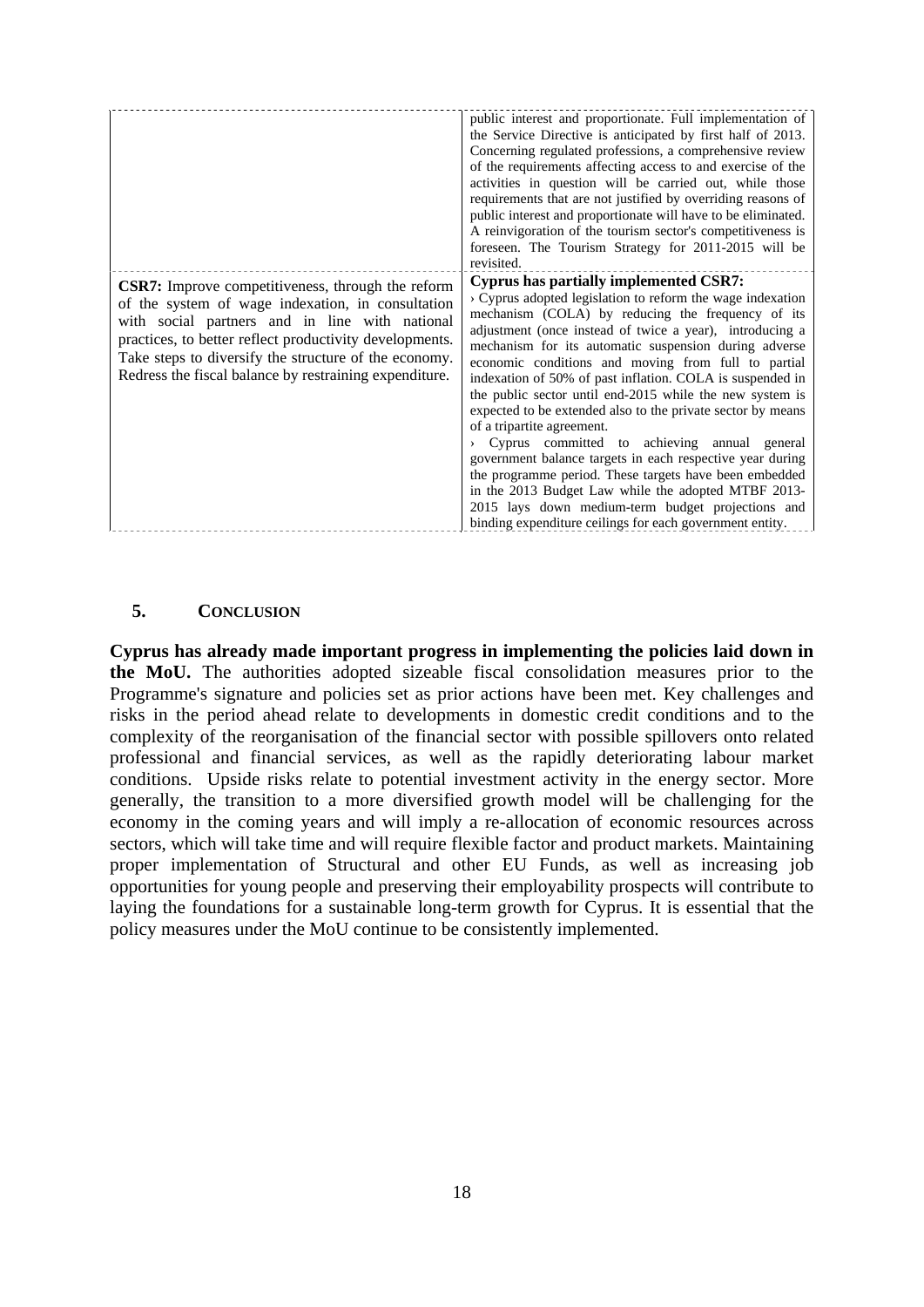#### <span id="page-18-0"></span>**ANNEX**

#### **Table I. Sustainability indicators**

|                                          |                                 | CY                             |                                 | EU27                           |  |  |
|------------------------------------------|---------------------------------|--------------------------------|---------------------------------|--------------------------------|--|--|
|                                          | No-policy<br>change<br>scenario | Programme<br>(SCP)<br>scenario | No-policy<br>change<br>scenario | Programme<br>(SCP)<br>scenario |  |  |
|                                          |                                 |                                |                                 |                                |  |  |
| S <sub>2</sub>                           | 9.0                             | $\ddot{\phantom{a}}$           | 3.0                             | 1.3                            |  |  |
| of which:                                |                                 |                                |                                 |                                |  |  |
| Initial budgetary position (IBP)         | 3.2                             | $\ddot{\phantom{a}}$           | 0.8                             | $-0.9$                         |  |  |
| Long-term cost of ageing (CoA)           | 5.8                             | $\ddot{\cdot}$                 | 2.2                             | 2.2                            |  |  |
| of which.                                |                                 |                                |                                 |                                |  |  |
| Pensions                                 | 5.9                             | :                              | 1.0                             | 1.1                            |  |  |
| Health care                              | 0.3                             | $\ddot{\cdot}$                 | 0.9                             | 0.8                            |  |  |
| Long-term care                           | 0.1                             | $\ddot{\cdot}$                 | 0.6                             | 0.6                            |  |  |
| Others                                   | $-0.4$                          | $\ddot{\cdot}$                 | $-0.4$                          | $-0.3$                         |  |  |
| S1 (required adjustment)*                | 9.8                             | $\ddot{\cdot}$                 | 2.2                             | 0.5                            |  |  |
| of which:                                |                                 |                                |                                 |                                |  |  |
| Initial budgetary position (IBP)         | 4.7                             | $\ddot{\phantom{a}}$           | 0.0                             | $-1.8$                         |  |  |
| Debt requirement (DR)                    | 3.8                             | $\ddot{\cdot}$                 | 1.9                             | 1.9                            |  |  |
| Long-term cost of ageing (CoA)           | 1.3                             | $\ddot{\cdot}$                 | 0.3                             | 0.4                            |  |  |
| S0 (risk for fiscal stress)**            |                                 | 0.59                           |                                 |                                |  |  |
| Debt, % of GDP (2012)                    |                                 | 85.8                           |                                 | 87.0                           |  |  |
| Age-related expenditure, % of GDP (2012) |                                 | 17.7                           |                                 | 25.8                           |  |  |

Note:

The 'No-policy change' scenario depicts the sustainability gap under the assumption that the budgetary position evolves according to the Commissions' spring 2013 forecast until 2014. The 'Programme (SCP)' scenario depicts the sustainability gap under the assumption that the budgetary plans in the programme are fully implemented.

\* The required adjustment of the primary balance until 2020 to reach a public debt of 60% of GDP by 2030.

\*\* The critical threshold for the S0 indicator is 0.44.

*Source :* 

*Commission services; 2013 stability programme.* 

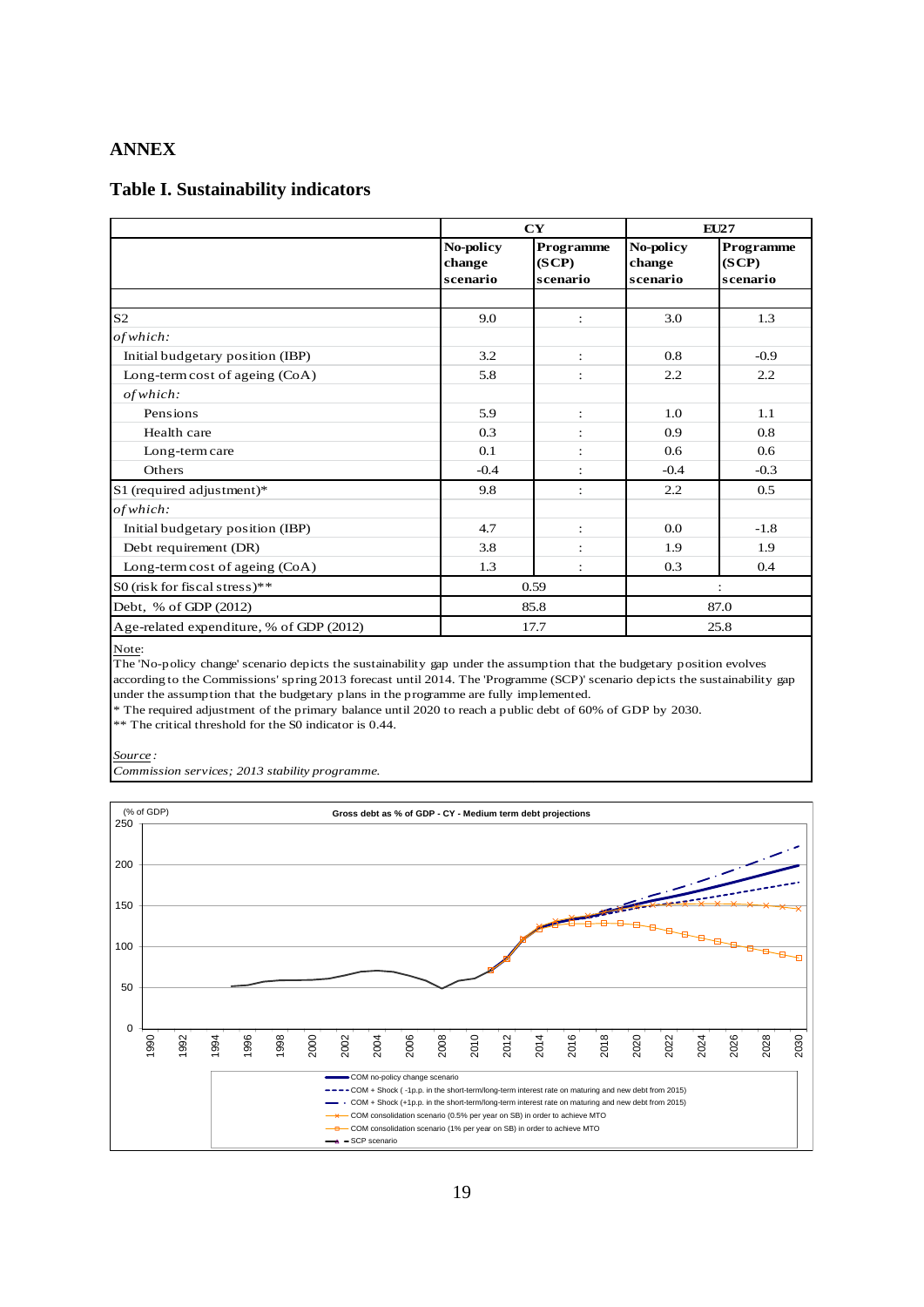### **Table II. Taxation indicators**

|                                                                                    | 2002 | 2006 | 2008 | 2009 | 2010 | 2011 |
|------------------------------------------------------------------------------------|------|------|------|------|------|------|
| <b>Total tax revenues</b> (incl. actual compulsory social contributions, % of GDP) | 30.9 | 35.8 | 38.6 | 35.3 | 35.6 | 35.2 |
| <b>Breakdown by economic function</b> (% of GDP) <sup>1</sup>                      |      |      |      |      |      |      |
| Consumption                                                                        | 11.9 | 14.7 | 15.2 | 13.5 | 13.4 | 12.7 |
| of which:                                                                          |      |      |      |      |      |      |
| - VAT                                                                              | 6.6  | 9.7  | 10.6 | 9.2  | 9.2  | 8.4  |
| - excise duties on tobacco and alcohol                                             | 0.9  | 1.4  | 1.3  | 1.3  | 1.3  | 1.3  |
| - energy                                                                           | 1.0  | 1.8  | 1.6  | 1.6  | 1.8  | 2.0  |
| - other (residual)                                                                 | 3.4  | 1.7  | 1.8  | 1.4  | 1.1  | 1.0  |
| Labour employed                                                                    | 9.9  | 11.0 | 11.0 | 12.2 | 12.5 | 12.5 |
| Labour non-employed                                                                | 0.1  | 0.1  | 0.1  | 0.1  | 0.1  | 0.1  |
| Capital and business income                                                        | 7.4  | 7.7  | 9.7  | 7.8  | 7.6  | 8.1  |
| Stocks of capital/wealth                                                           | 1.6  | 2.3  | 2.6  | 1.7  | 1.9  | 1.7  |
| $p.m.$ Environmental taxes <sup>2</sup>                                            | 3.0  | 3.3  | 3.2  | 2.9  | 2.9  | 2.9  |
| VAT efficiency                                                                     |      |      |      |      |      |      |
| Actual VAT revenues as % of theoretical revenues at standard rate                  | 66.9 | 87.8 | 91.4 | 79.9 | 79.2 | 72.0 |

Note:

1 Tax revenues are broken down by economic function, i.e. according to whether taxes are raised on consumption, labour or capital. See European Commission (2013) Taxation trends in the European Union, for a more detailed explanation.

2 This category comprises taxes on energy, transport and pollution and resources included in taxes on consumption and capital.

3 The VAT efficiency is measured via the VAT revenue ratio. The VAT revenue ratio is defined as the ratio between the actual VAT revenue collected and the revenue that would theoretically be raised if VAT was applied at the standard rate to all final consumption. A low ratio can indicate a reduction of the tax base due to large exemptions or the application of reduced rates to a wide range of goods and services ('policy gap') or a failure to collect all tax due to e.g. fraud ('collection gap'). See European Commission (2012), Tax reforms in EU Member States, European Economy 6/2012 and Taxation Papers 34/2012 for a more detailed explanation.

*Source: Commission*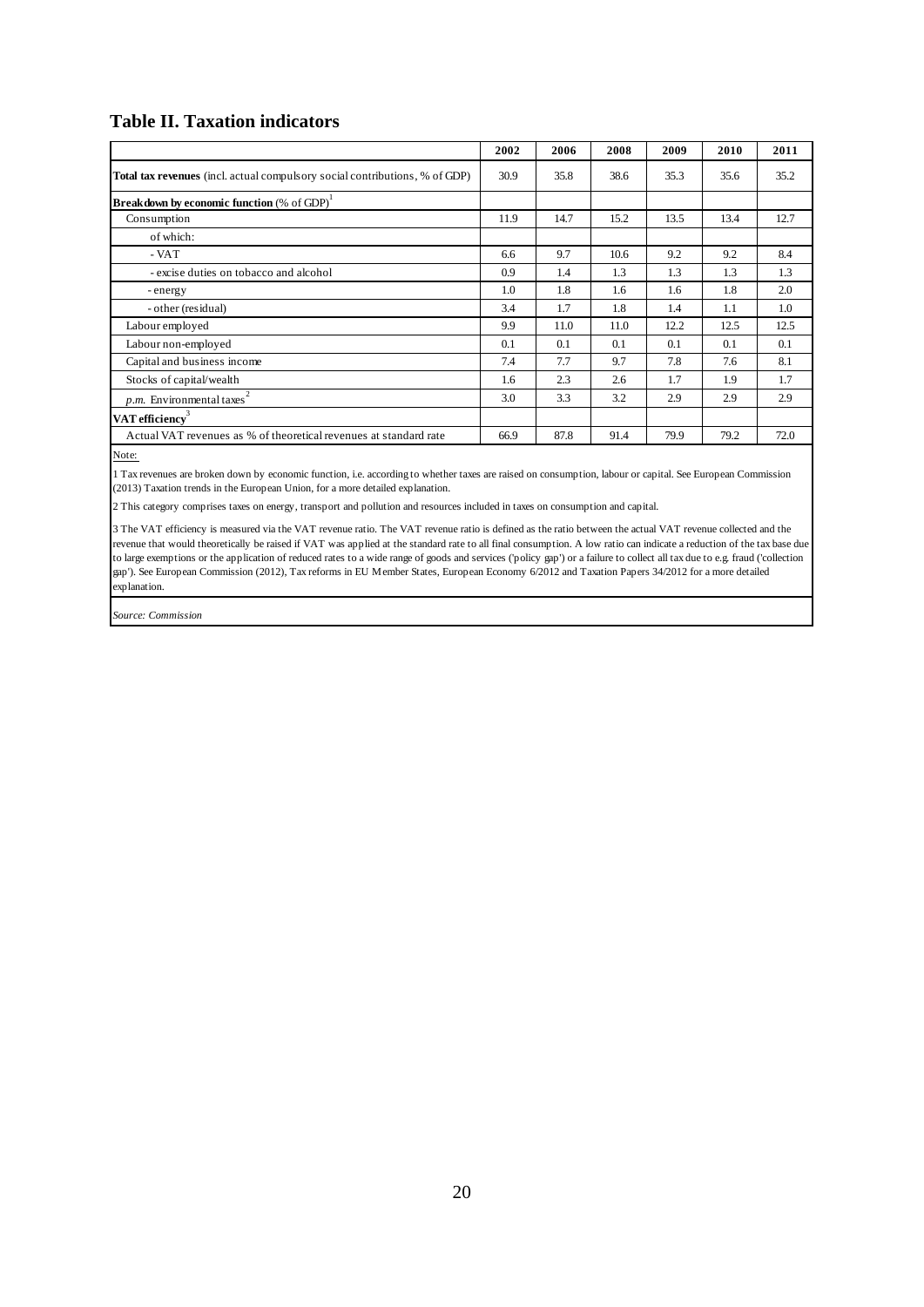### **Table III. Financial market indicators**

|                                                                                                                                             | 2008     | 2009  | 2010      | 2011     | 2012     |
|---------------------------------------------------------------------------------------------------------------------------------------------|----------|-------|-----------|----------|----------|
|                                                                                                                                             |          |       |           |          |          |
|                                                                                                                                             |          |       |           |          |          |
| Total assets of the banking sector (% of GDP)                                                                                               | 688.2    | 827.3 | 775.4     | 731.9    | 717.2    |
| Share of assets of the five largest banks (% of total assets)                                                                               | 63.8     | 64.9  | 64.2      | 61.5     | $\cdots$ |
| Foreign ownership of banking system (% of total assets)                                                                                     | 38.1     | 37.0  | $\cdots$  | $\ldots$ | $\cdots$ |
| Financial soundness indicators:                                                                                                             |          |       |           |          |          |
| - non-performing loans (% of total loans) <sup>1)</sup>                                                                                     | 3.6      | 4.5   | 5.6       | 9.6      | 15.5     |
| - capital adequacy ratio $(\%)$ <sup>1)</sup>                                                                                               | 11.0     | 12.1  | 12.5      | 8.3      | 9.4      |
| - return on equity $(\%)$ <sup>1)</sup>                                                                                                     | 14.5     | 14.0  | 11.0      | $-68.2$  | $-33.2$  |
| Bank loans to the private sector (year-on-year % change)                                                                                    | 25.5     | 10.6  | 5.9       | 6.9      | 4.2      |
| Lending for house purchase (year-on-year % change)                                                                                          | 21.8     | 11.5  | 13.4      | 4.8      | 0.3      |
| Loan to deposit ratio                                                                                                                       | 109.4    | 114.0 | 105.0     | 112.7    | 119.4    |
| CB liquidity as % of liabilities                                                                                                            | 4.3      | 5.9   | 4.3       | 4.6      | 8.7      |
| Banks' exposure to countries receiving official financial assistance (% of GDP)                                                             |          | .     |           | $\cdots$ |          |
| Private debt (% of GDP)                                                                                                                     | 261.9    | 288.3 | 291.2     | 308.5    | 324.6    |
| Gross external debt (% of GDP)                                                                                                              |          |       |           |          |          |
| - Public                                                                                                                                    | .        | .     | $\cdots$  | $\ldots$ | .        |
| - Private                                                                                                                                   | $\ldots$ | .     | .         | $\cdots$ | .        |
| Long term interest rates spread versus Bund (basis points)*                                                                                 | 0.6      | 1.4   | 1.9       | 3.2      | 5.5      |
| Credit default swap spreads for sovereign securities (5-year)*                                                                              |          | .     | $\ddotsc$ | $\cdot$  | .        |
| Notes:                                                                                                                                      |          |       |           |          |          |
| <sup>1)</sup> Latest data (September 2012).                                                                                                 |          |       |           |          |          |
|                                                                                                                                             |          |       |           |          |          |
|                                                                                                                                             |          |       |           |          |          |
|                                                                                                                                             |          |       |           |          |          |
|                                                                                                                                             |          |       |           |          |          |
| * Measured in basis points.                                                                                                                 |          |       |           |          |          |
| Source :                                                                                                                                    |          |       |           |          |          |
| Bank for International Settlements and Eurostat (exposure to macro-financially vulnerable countries), IMF (financial soundness indicators), |          |       |           |          |          |
| Commission (long-term interest rates), World Bank (gross external debt) and ECB (all other indicators).                                     |          |       |           |          |          |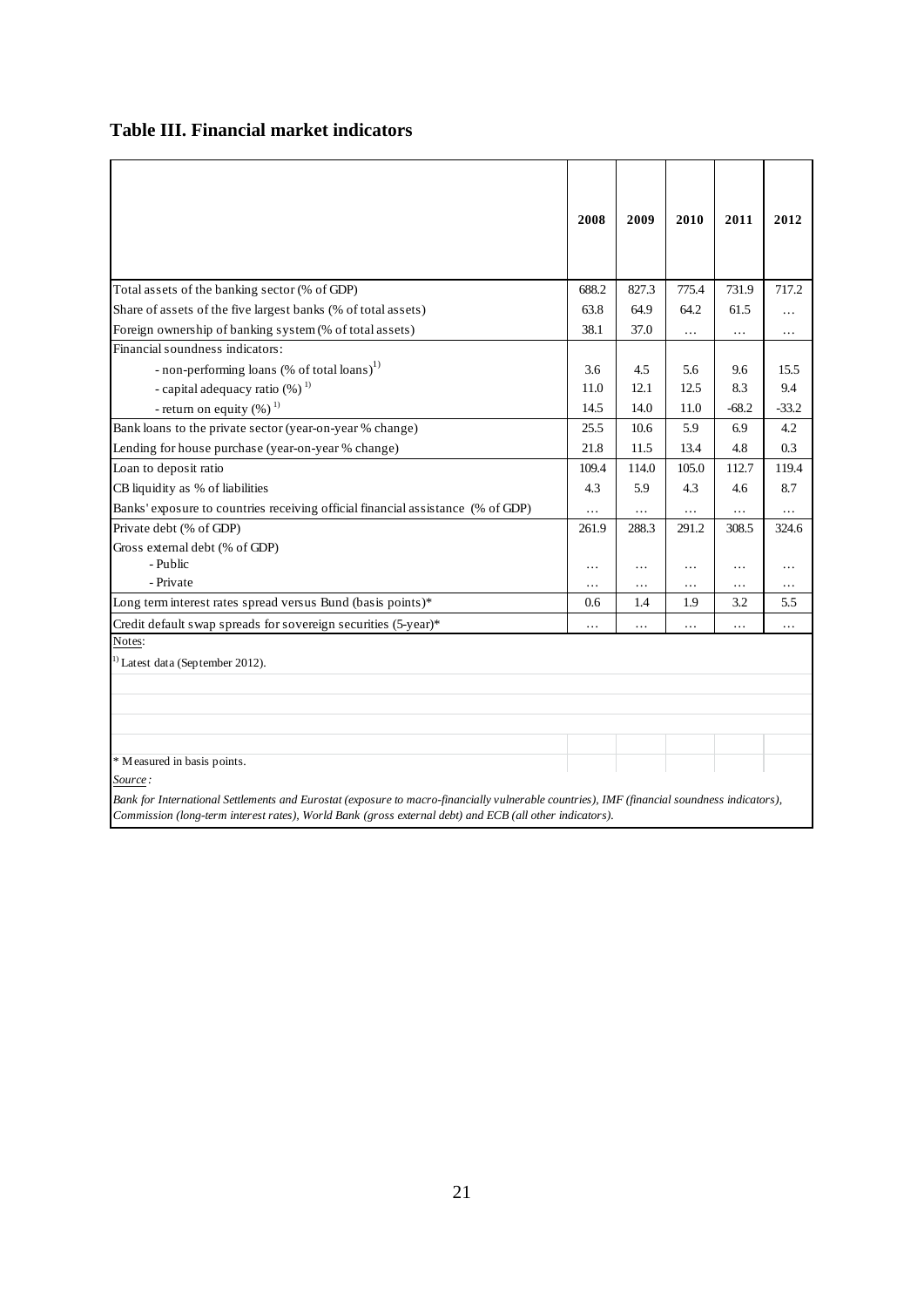| <b>Labour market indicators</b>                                                                                                                                                                                                | 2007   | 2008   | 2009   | 2010   | 2011           | 2012                 |  |
|--------------------------------------------------------------------------------------------------------------------------------------------------------------------------------------------------------------------------------|--------|--------|--------|--------|----------------|----------------------|--|
| Employment rate                                                                                                                                                                                                                | 76.8   | 76.5   | 75.3   | 75.0   | 73.4           | 70.2                 |  |
| (% of population aged 20-64)                                                                                                                                                                                                   |        |        |        |        |                |                      |  |
| Employment growth                                                                                                                                                                                                              | 3.2    | 2.1    | $-0.4$ | $-0.2$ | 0.4            | $-4.1$               |  |
| (% change from previous year)                                                                                                                                                                                                  |        |        |        |        |                |                      |  |
| Employment rate of women<br>(% of female population aged 20-64)                                                                                                                                                                | 67.7   | 68.2   | 68.3   | 68.8   | 67.7           | 64.8                 |  |
| Employment rate of men                                                                                                                                                                                                         |        |        |        |        |                |                      |  |
| (% of male population aged 20-64)                                                                                                                                                                                              | 86.4   | 85.2   | 82.8   | 81.7   | 79.6           | 76.1                 |  |
| Employment rate of older workers                                                                                                                                                                                               |        |        |        |        |                |                      |  |
| (% of population aged 55-64)                                                                                                                                                                                                   | 55.9   | 54.8   | 55.7   | 56.3   | 54.8           | 50.7                 |  |
| Part-time employment (% of total employment,                                                                                                                                                                                   |        |        |        |        |                |                      |  |
| 15 years and more)                                                                                                                                                                                                             | 7.3    | 7.8    | 8.6    | 9.5    | 10.2           | 10.7                 |  |
| Part-time employment of women (% of women employment, 15                                                                                                                                                                       | 10.9   | 11.4   | 12.4   | 12.7   | 12.9           | 13.7                 |  |
| years and more)                                                                                                                                                                                                                |        |        |        |        |                |                      |  |
| Part-time employment of men (% of men employment, 15 years                                                                                                                                                                     | 4.4    | 4.8    | 5.3    | 6.8    | 7.7            | 8.0                  |  |
| and more)                                                                                                                                                                                                                      |        |        |        |        |                |                      |  |
| Fixed term employment (% of employees with a fixed term                                                                                                                                                                        | 13.2   | 13.9   | 13.8   | 14.0   | 14.1           | 15.1                 |  |
| contract, 15 years and more)<br>Transitions from temporary                                                                                                                                                                     |        |        |        |        |                |                      |  |
| to permanent employment                                                                                                                                                                                                        | 2.8    | 2.1    | 2.1    | 2.5    | $\ddot{\cdot}$ | ÷                    |  |
| Unemployment rate1 (% of labour force,                                                                                                                                                                                         |        |        |        |        |                |                      |  |
| age group 15-74)                                                                                                                                                                                                               | 3.9    | 3.7    | 5.4    | 6.3    | 7.9            | 11.9                 |  |
| Long-term unemployment rate2 (% of labour force)                                                                                                                                                                               | 0.7    | 0.5    | 0.6    | 1.3    | 1.6            | 3.6                  |  |
| Youth unemployment rate                                                                                                                                                                                                        |        | 9.0    |        |        |                | 27.8                 |  |
| (% of youth labour force aged 15-24)                                                                                                                                                                                           | 10.2   |        | 13.8   | 16.6   | 22.4           |                      |  |
| Youth NEET rate (% of population aged 15-24)                                                                                                                                                                                   | 9.0    | 9.7    | 9.9    | 11.7   | 14.6           | 16.0                 |  |
| Early leavers from education and training (% of pop. 18-24 with at                                                                                                                                                             |        |        |        |        |                |                      |  |
| most lower sec. educ. and not in further education or training)                                                                                                                                                                | 12.5   | 13.7   | 11.7   | 12.7   | 11.3           | 11.4                 |  |
| Tertiary educational attainment (% of population 30-34 having                                                                                                                                                                  | 46.2   | 47.1   | 45.0   | 45.3   | 46.2           | 49.9                 |  |
| successfully completed tertiary education)                                                                                                                                                                                     |        |        |        |        |                |                      |  |
| Formal childcare (from 1 to 29 hours; % over the population less                                                                                                                                                               | 6.0    | 8.0    | 8.0    | 11.0   | 7.0            | $\ddot{\phantom{a}}$ |  |
| than 3 years)                                                                                                                                                                                                                  |        |        |        |        |                |                      |  |
| Formal childcare (30 hours or over; % over the population less<br>than 3 year)                                                                                                                                                 | 12.0   | 18.0   | 14.0   | 13.0   | 16.0           | $\ddot{\cdot}$       |  |
| Labour productivity per person employed (annual % change)                                                                                                                                                                      | 1.8    | 1.4    | $-1.5$ | 1.5    | 0.1            | 1.7                  |  |
| Hours worked per person employed (annual % change)                                                                                                                                                                             | $-0.5$ | $-0.5$ | $-0.5$ | 0.4    | 0.1            | 0.7                  |  |
| Labour productivity per hour worked (annual % change; constant                                                                                                                                                                 |        |        |        |        |                |                      |  |
| prices)                                                                                                                                                                                                                        | 2.3    | 1.9    | $-1.0$ | 1.1    | 0.0            | 1.1                  |  |
|                                                                                                                                                                                                                                |        |        |        |        |                |                      |  |
| Compensation per employee (annual % change; constant prices)                                                                                                                                                                   | $-1.3$ | $-1.3$ | 2.4    | 0.6    | 0.5            | $-0.3$               |  |
| Nominal unit labour cost growth (annual % change)                                                                                                                                                                              | 1.2    | 1.8    | 4.1    | 1.0    | 3.2            | $-0.1$               |  |
| Real unit labour cost growth (annual % change)                                                                                                                                                                                 | $-3.0$ | $-2.7$ | 4.0    | $-0.9$ | 0.5            | $-2.0$               |  |
| Notes:                                                                                                                                                                                                                         |        |        |        |        |                |                      |  |
| Unemployed persons are all persons who were not employed, had actively sought work and were ready to begin working immediately or within<br>two weeks. The labour force is the total number of people employed and unemployed. |        |        |        |        |                |                      |  |
| $2^2$ Long-term unemployed are unemployed persons for at least 12 months.                                                                                                                                                      |        |        |        |        |                |                      |  |
|                                                                                                                                                                                                                                |        |        |        |        |                |                      |  |
| Sources:                                                                                                                                                                                                                       |        |        |        |        |                |                      |  |
| Commission (EU Labour Force Survey and European National Accounts)                                                                                                                                                             |        |        |        |        |                |                      |  |

### **Table IV. Labour market and social indicators**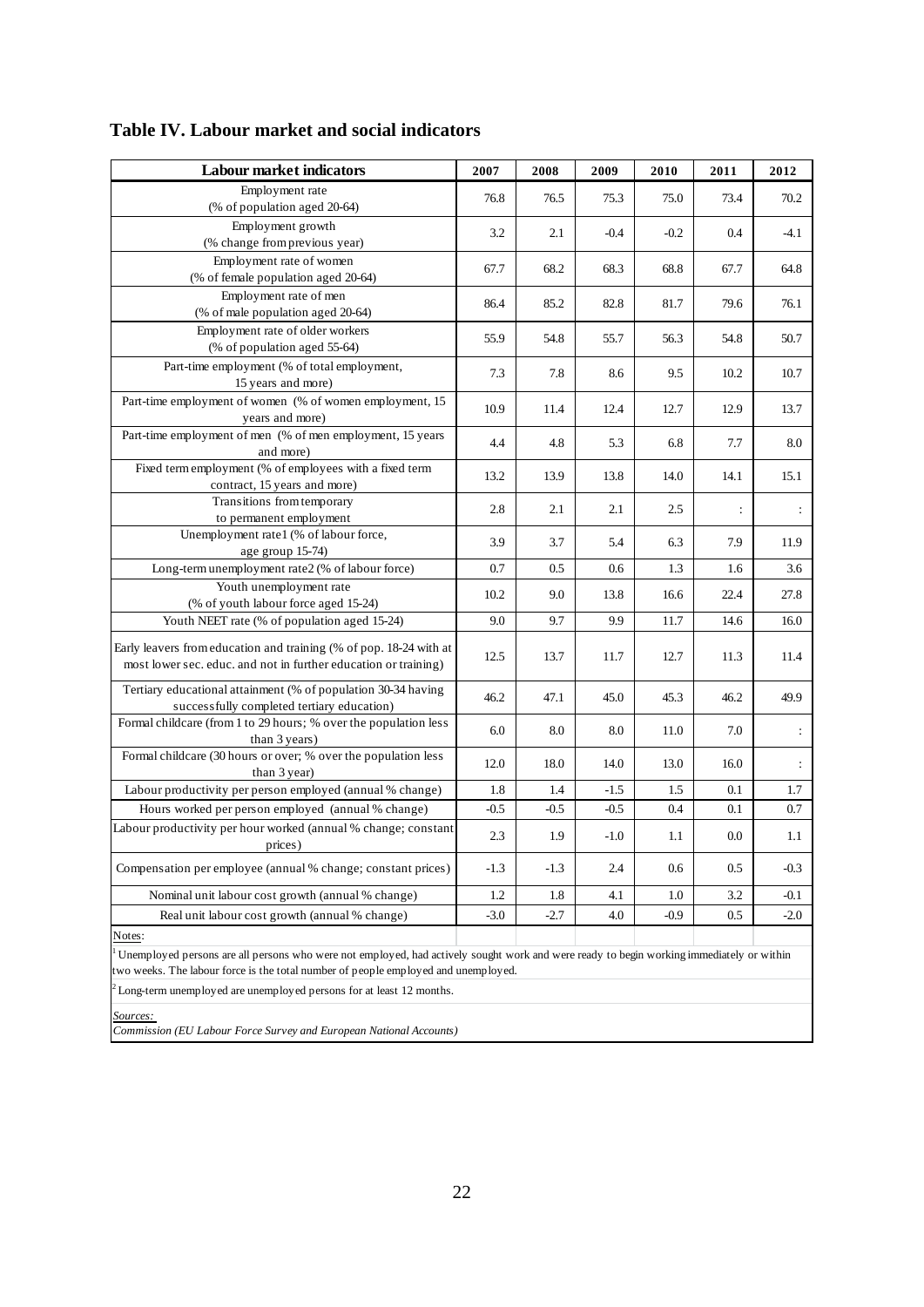| Expenditure on social protection benefits (% of<br>GDP)                                         | 2006  | 2007  | 2008  | 2009  | 2010  |
|-------------------------------------------------------------------------------------------------|-------|-------|-------|-------|-------|
| Sickness/Health care                                                                            | 4.64  | 4.51  | 4.47  | 5.07  | 4.99  |
| Invalidity                                                                                      | 0.71  | 0.66  | 0.68  | 0.75  | 0.74  |
| Old age and survivors                                                                           | 8.33  | 8.26  | 8.39  | 9.25  | 9.74  |
| Family/Children                                                                                 | 1.94  | 1.93  | 2.07  | 2.19  | 2.12  |
| Unemployment                                                                                    | 1.22  | 0.91  | 1.04  | 1.00  | 1.06  |
| Housing and Social exclusion n.e.c.                                                             | 0.49  | 0.63  | 0.82  | 1.11  | 1.12  |
| <b>Total</b>                                                                                    | 18.17 | 17.84 | 18.57 | 20.79 | 21.31 |
| of which: means tested benefits                                                                 | 1.61  | 1.83  | 2.22  | 2.75  | 3.01  |
| <b>Social inclusion indicators</b>                                                              | 2007  | 2008  | 2009  | 2010  | 2011  |
| At-risk-of-poverty or social exclusion <sup>1</sup><br>(% of total population)                  | 25.2  | 23.3  | 23.5  | 23.5  | 23.7  |
| At-risk-of-poverty or social exclusion of children<br>$(% \theta)$ of people aged 0-17)         | 20.8  | 21.5  | 20.2  | 20.3  | 22.1  |
| At-risk-of-poverty or social exclusion of elderly<br>(% of people aged $65+$ )                  | 55.6  | 49.3  | 48.6  | 43.0  | 40.6  |
| At-Risk-of-Poverty rate <sup>2</sup> (% of total population)                                    | 15.5  | 15.9  | 15.8  | 15.1  | 14.5  |
| Severe Material Deprivation <sup>3</sup> (% of total population)                                | 13.3  | 9.1   | 9.5   | 10.1  | 10.8  |
| Share of people living in low work intensity households <sup>4</sup> (% of<br>people aged 0-59) | 3.7   | 4.5   | 4.0   | 4.6   | 4.6   |
| In-work at-risk-of poverty rate (% of persons employed)                                         | 6.3   | 6.3   | 6.8   | 6.7   | 7.3   |
| Impact of social transfers (excluding pensions) on reducing<br>poverty                          | 26.2  | 30.6  | 33.1  | 36.0  | 38.3  |
| Poverty thresholds, expressed in national currency at constant<br>$\overline{\text{prices}}^5$  | 9609  | 9411  | 9257  | 9241  | 9427  |
| Gross disposable income (households)                                                            | 11303 | 12464 | 12476 | 13235 | 12847 |
| Relative median poverty risk gap (60% of median equivalised<br>income, age: total)              | 19.7  | 15.3  | 17.2  | 17.5  | 18.9  |

Notes:

1 People at-risk-of poverty or social exclusion (AROPE): individuals who are at-risk-of poverty (AROP) and/or suffering from severe material deprivation (SMD) and/or living in household with zero or very low work intensity (LWI).

 ${}^{2}$  At-risk-of poverty rate (AROP): share of people with an equivalised disposable income below 60% of the national equivalised median income.

<sup>3</sup> Share of people who experience at least 4 out of 9 deprivations: people cannot afford to i) pay their rent or utility bills, ii) keep their home adequately warm, iii) face unexpected expenses, iv) eat meat, fish, or a protein equivalent every second day, v) enjoy a week of holiday away from home once a year, vi) have a car, vii) have a washing machine, viii) have a colour tv, or ix) have a telephone.

<sup>4</sup> People living in households with very low work intensity: share of people aged 0-59 living in households where the adults (excluding dependent children) work less than 20% of their total work-time potential during the previous 12 months.

 $<sup>5</sup>$  For EE, CY, MT, SI, SK, thresholds in nominal values in Euros; HICP - index 100 in 2006 (2007 survey refers to 2006 incomes)</sup>

*Sources:* 

*For expenditure for social protection benefits ESSPROS; for social inclusion EU-SILC.*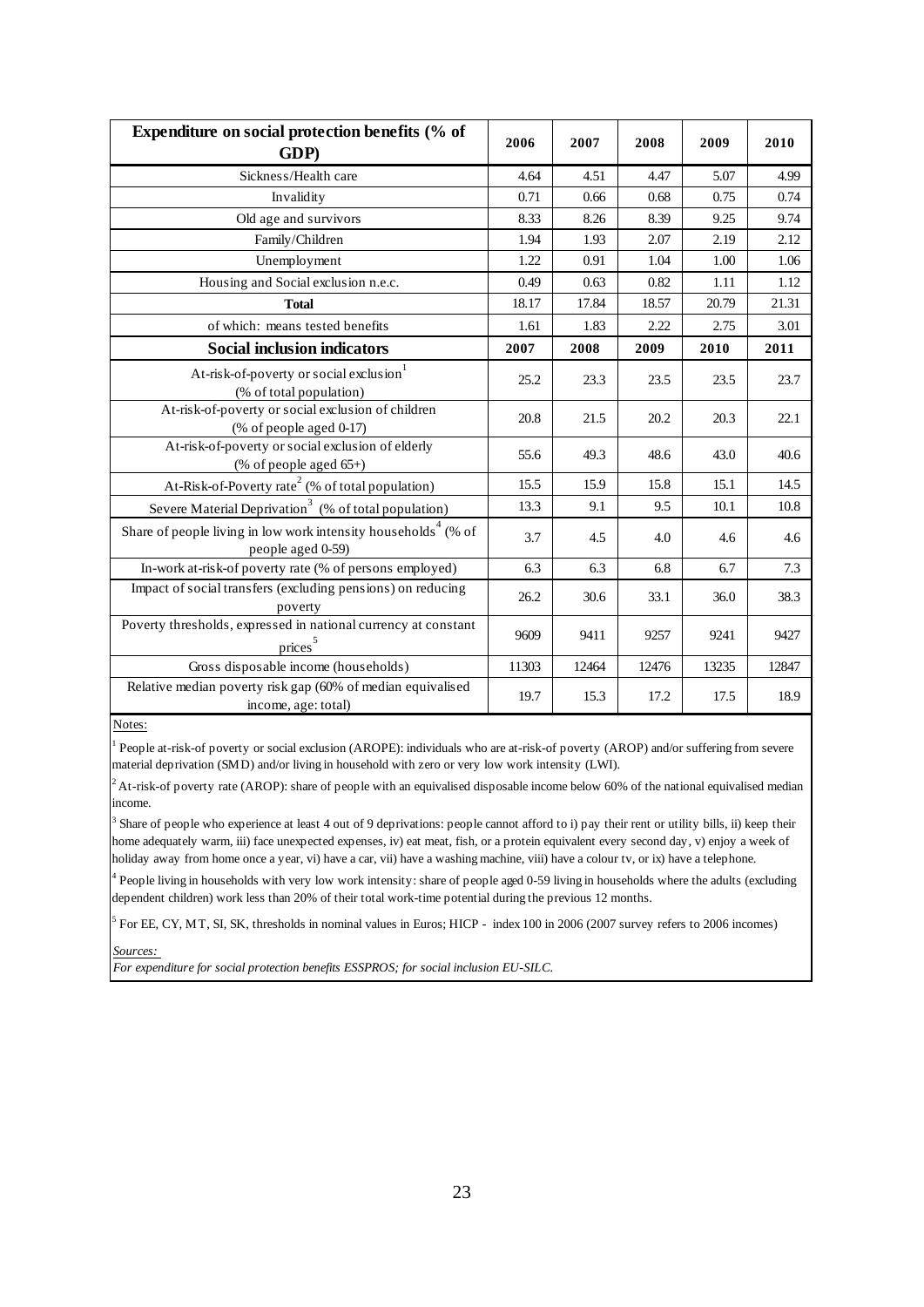| <b>Performance indicators</b>                                                                                                                                                                                                            | 2003-<br>2007 | 2008   | 2009    | 2010   | 2011   | 2012   |  |  |  |  |
|------------------------------------------------------------------------------------------------------------------------------------------------------------------------------------------------------------------------------------------|---------------|--------|---------|--------|--------|--------|--|--|--|--|
| Labour productivity $\frac{1}{1}$ total economy (annual<br>growth in %)                                                                                                                                                                  | 1.2           | 1.4    | $-1.5$  | 1.5    | 0.1    | 1.7    |  |  |  |  |
| Labour productivity in manufacturing (annual<br>growth in %)                                                                                                                                                                             | $-2.3$        | 3.3    | $-3.7$  | 1.4    | 1.1    | $-0.2$ |  |  |  |  |
| Labour productivity in electricity, gas, steam and<br>air conditioning supply (annual growth in %)                                                                                                                                       | $-2.0$        | 3.1    | $-2.7$  | $-4.1$ | $-0.1$ | n.a.   |  |  |  |  |
| Labour productivity in the construction sector<br>(annual growth in %)                                                                                                                                                                   | 1.4           | $-0.4$ | $-14.7$ | $-2.6$ | $-5.7$ | $-5.7$ |  |  |  |  |
| Total number of patent <sup>2</sup> applications per million of<br>labour force                                                                                                                                                          | 24.1          | 28.3   | 30.4    | 34.6   | n.a.   | n.a.   |  |  |  |  |
| <b>Policy indicators</b>                                                                                                                                                                                                                 | 2003-<br>2007 | 2008   | 2009    | 2010   | 2011   | 2012   |  |  |  |  |
| Enforcing contracts <sup>3</sup> (days)                                                                                                                                                                                                  | n.a.          | 735    | 735     | 735    | 735    | 735    |  |  |  |  |
| Time to start a business <sup>3</sup> (days)                                                                                                                                                                                             | n.a.          | 8      | $8\,$   | 8      | 8      | 8      |  |  |  |  |
| R&D expenditure (% of GDP)                                                                                                                                                                                                               | 0.4           | 0.4    | 0.5     | 0.5    | 0.5    | n.a.   |  |  |  |  |
| Tertiary educational attainment<br>(% of 30-34 years old population)                                                                                                                                                                     | 42.8          | 47.1   | 45.0    | 45.3   | 46.2   | 49.3   |  |  |  |  |
| Total public expenditure on education<br>$(% \mathcal{L}_{0} \cap \mathcal{L}_{1})$ (% of GDP)                                                                                                                                           | 7.01          | 7.45   | 7.98    | 7.92   | n.a.   | n.a.   |  |  |  |  |
|                                                                                                                                                                                                                                          | 2007          | 2008   | 2009    | 2010   | 2011   | 2012   |  |  |  |  |
| Product market regulation <sup>4</sup> , Overall<br>(Index; 0=not regulated; 6=most regulated)                                                                                                                                           | n.a.          | n.a.   | n.a.    | n.a.   | n.a.   | n.a.   |  |  |  |  |
| Product market regulation <sup>4</sup> , Retail<br>(Index; 0=not regulated; 6=most regulated)                                                                                                                                            | n.a.          | n.a.   | n.a.    | n.a.   | n.a.   | n.a.   |  |  |  |  |
| Product market regulation <sup>4</sup> , Network Industries <sup>5</sup><br>(Index; 0=not regulated; 6=most regulated)                                                                                                                   | n.a.          | n.a.   | n.a.    | n.a.   | n.a.   | n.a.   |  |  |  |  |
| Notes:<br>Labour productivity is defined as gross value added (in constant prices) divided by the number of persons employed.<br>$2$ Total number of patent applications to the European Patent Office (EPO) per million of labour force |               |        |         |        |        |        |  |  |  |  |

#### **Table V. Product market performance and policy indicators**

<sup>3</sup> The methodologies, including the assumptions, for this indicator are presented in detail on the website http://www.doingbusiness.org/methodology.

<sup>4</sup>The methodologies of the product market regulation indicators are presented in detail on the website

http://www.oecd.org/document/1/0,3746,en\_2649\_34323\_2367297\_1\_1\_1\_1,00.html. The latest available product market regulation indicators refer to 2003 and 2008, except for Network Industries.

<sup>5</sup> Aggregate Energy, Transport and Communications Regulation (ETCR).

\*figure for 2007.

*Source :*

Commission, World Bank - *Doing Business* (for enforcing contracts and time to start a business) and OECD (for the product market regulation indicators).